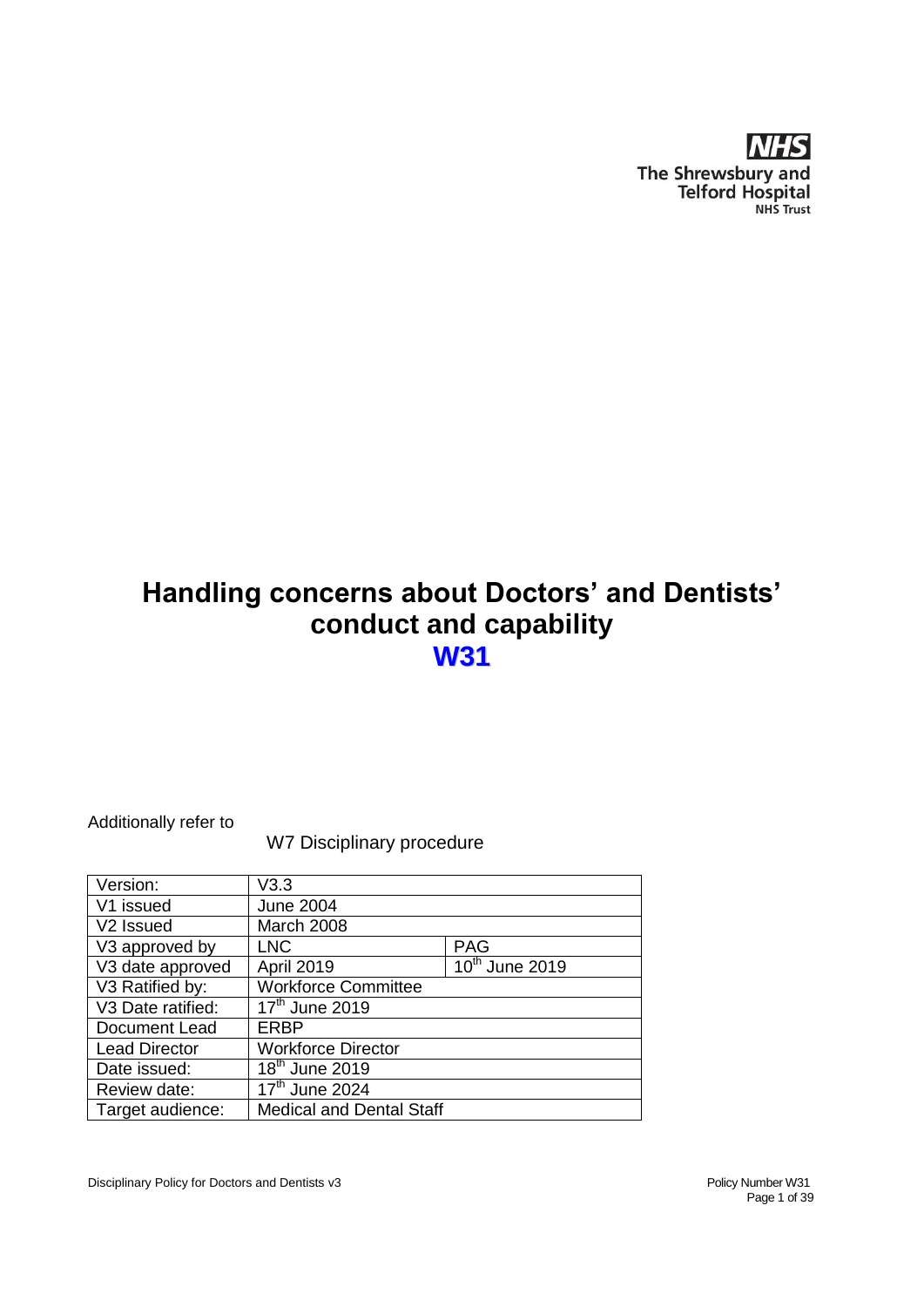#### **Version Control Sheet**

2019

2019

3.3 April

| <b>Document Lead/Contact:</b>             |             |               |                                               | <b>HRBP for ER Kate Youlden</b>                     |
|-------------------------------------------|-------------|---------------|-----------------------------------------------|-----------------------------------------------------|
| Document ID                               |             |               |                                               | W31 (Previously HR07)                               |
| Version                                   |             |               |                                               | V3.3                                                |
| <b>Status</b>                             |             |               |                                               | Final                                               |
| Date Equality Impact Assessment completed |             |               |                                               |                                                     |
| <b>Issue Date</b>                         |             |               |                                               | Version 1 June 2004                                 |
|                                           |             |               |                                               | Version 2 March 2008                                |
|                                           |             |               |                                               | Version 3 - June 2019                               |
| <b>Review Date</b>                        |             |               |                                               | $17th$ June 2024                                    |
| <b>Distribution</b>                       |             |               |                                               | Please refer to the intranet version for the latest |
|                                           |             |               | version of this policy.                       |                                                     |
|                                           |             |               | Any printed copies may not necessarily be the |                                                     |
|                                           |             |               |                                               | most up to date                                     |
| Key Words                                 |             |               |                                               | Disciplinary, Misconduct, Standards of Behaviour,   |
|                                           |             |               |                                               | restriction of duties, safeguarding, exclusion,     |
|                                           |             |               |                                               | capability, doctors, dentists                       |
| <b>Dissemination</b>                      |             |               |                                               | <b>One Minute Brief</b>                             |
| <b>Version history</b>                    |             |               |                                               |                                                     |
| <b>Version</b>                            | <b>Date</b> | <b>Author</b> | <b>Status</b>                                 | <b>Comment</b>                                      |
| 3.1                                       | January     | Kate Youlden  | Draft                                         | <b>Redraft of original Trust Policy</b>             |
|                                           | 2019        |               |                                               |                                                     |
| 3.2                                       | February    | Kate Youlden  | Draft                                         | Additions following LNC – section 1.6, 1.11 and     |

2.45. Additional appendix B

Kate Youlden  $\vert$  Draft  $\vert$  Additions from JNCC – wording changes and addition of flowcharts.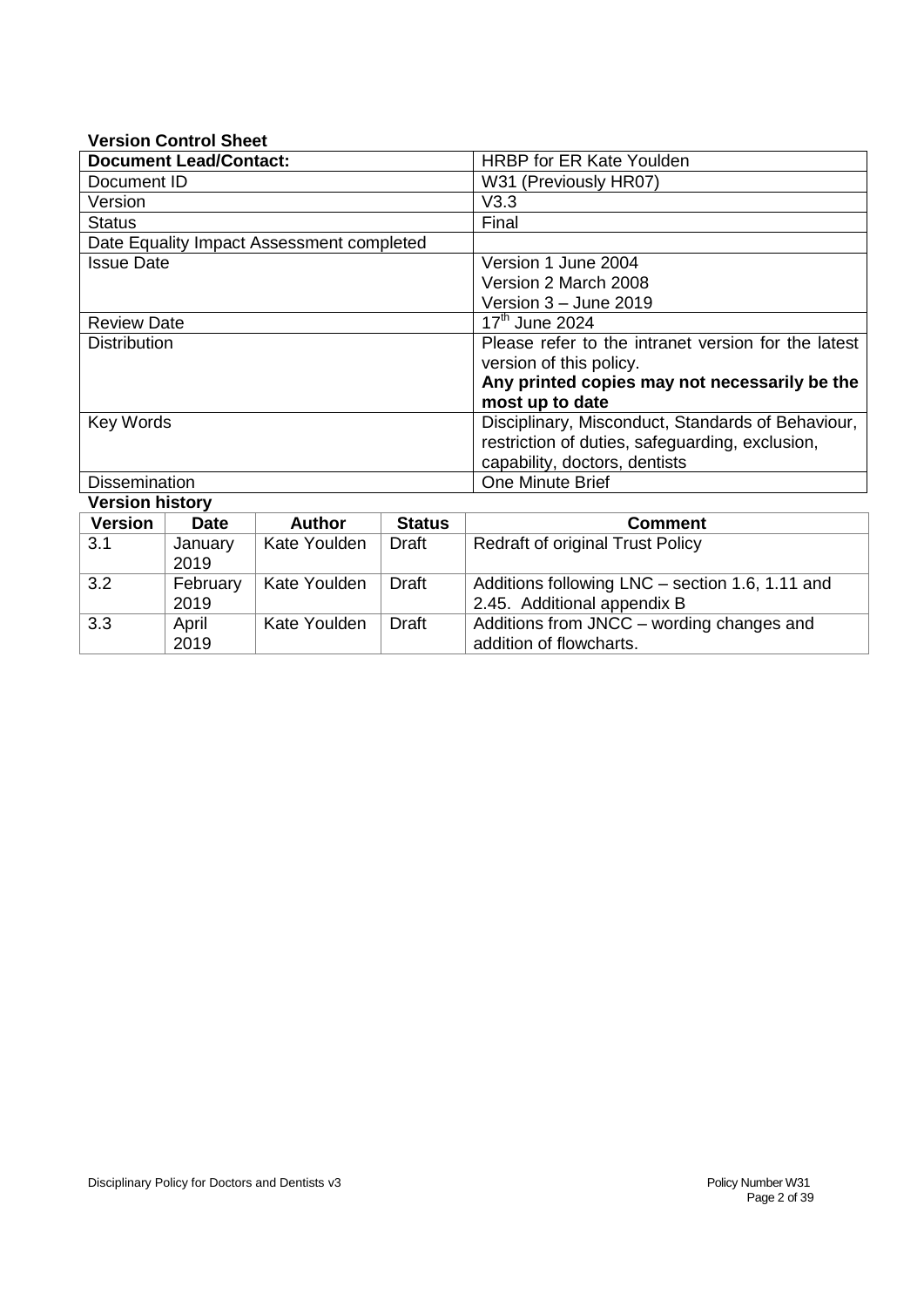# **Contents**

# Page Number

|            | Policy on a Page                                 |   |
|------------|--------------------------------------------------|---|
|            | Document statement                               |   |
|            | Scope                                            | 3 |
| Section 1  | Action when a concern arises                     | 4 |
| Section 2  | Restriction of Practice & Exclusion from Work    | 4 |
| Section 3  | Conduct hearings and Disciplinary matters        |   |
| Section 4  | Procedures for dealing with issues of capability |   |
| Section 5  | Handling concerns about a practitioner's health  |   |
| Appendix A | <b>Appeal Panels in Capability Cases</b>         |   |
| Appendix B | Guidance on how to manage low level concerns     |   |
| Appendix C | <b>Policy Flow Chart</b>                         |   |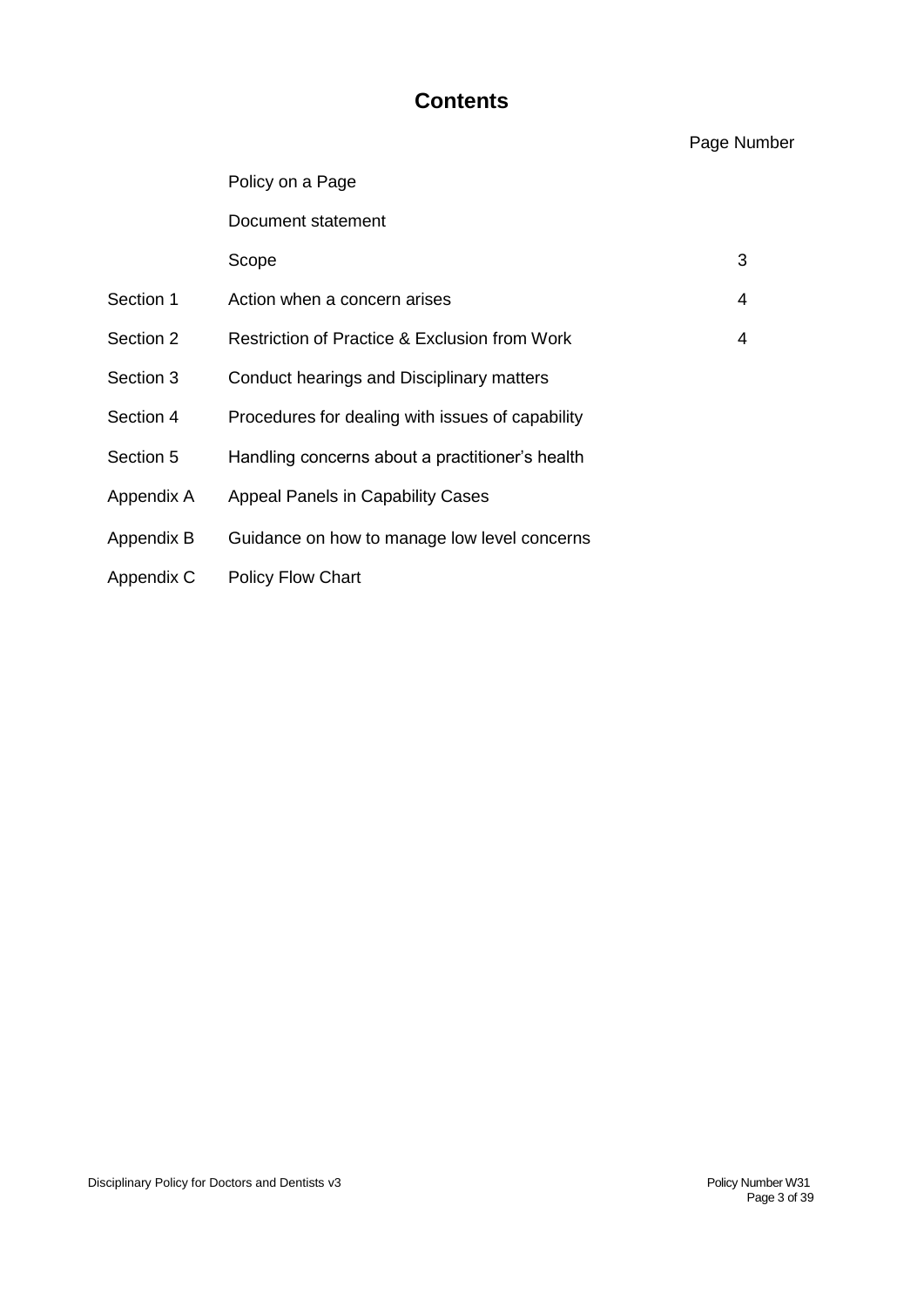## **Policy on a page**

This policy sets out arrangements to ensure a fair, consistent and effective approach in handling concerns about doctors and dentist. The procedure is designed to encourage improvements in standards of conduct and behaviour and to ensure that reasonable sanctions are applied in addressing issues of staff who fail to meet standards of conduct set out in this and other Trust policies.

The Policy provides provisions for:-

- Action when a Concern Arises
- Restriction of Practice or Exclusion from work
- Conduct Hearings
- Capability hearings
- Support during periods of ill-health Management

See the flowcharts applicable to this policy in Appendix c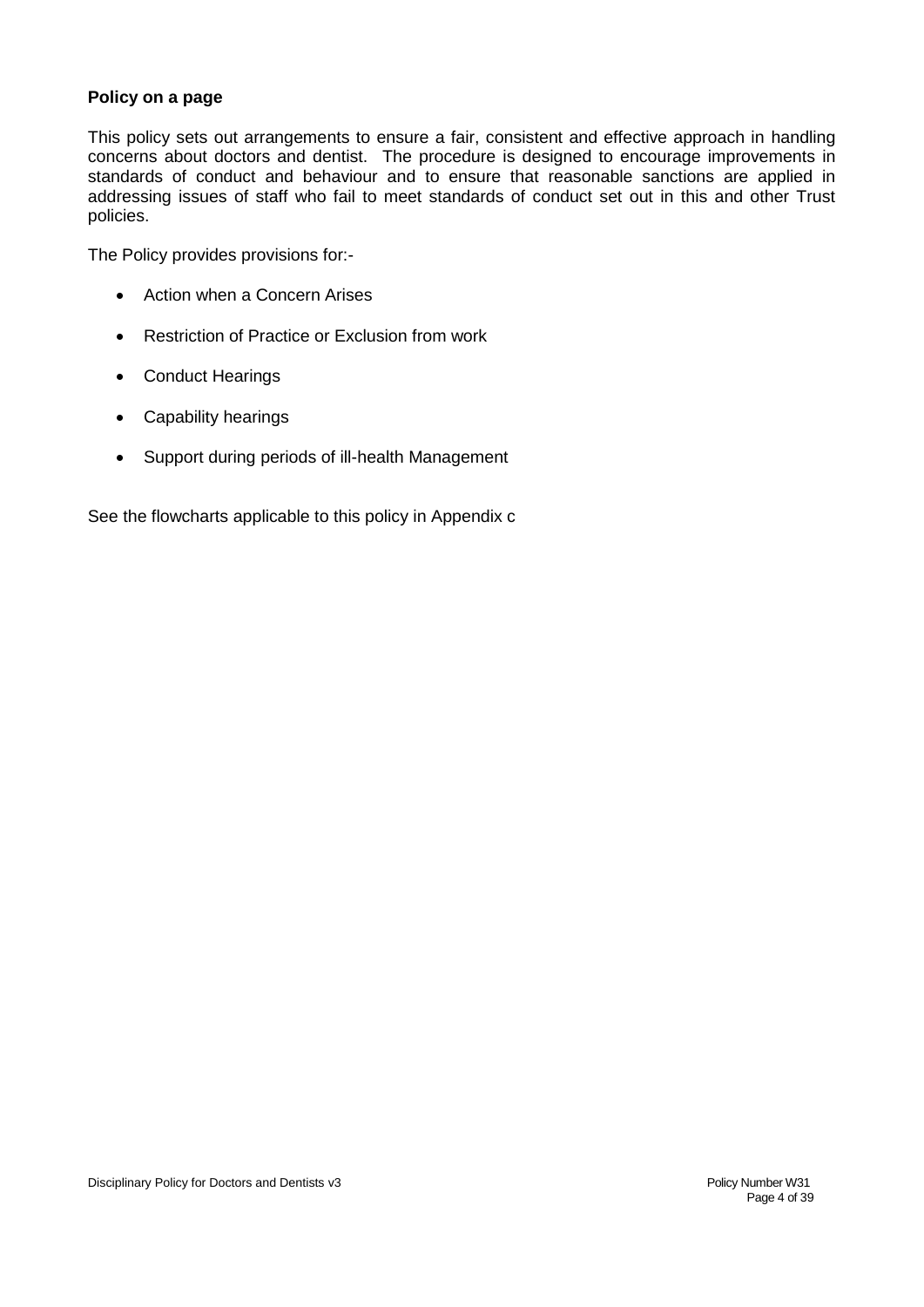#### **Document Statement**

This is an agreement between the Trust and the Local Negotiating Committee outlining the Trust's procedure for handling concerns about doctors' and dentists' conduct and capability. It implements the framework set out in 'Maintaining High Professional Standards in the Modern NHS', issued under the direction of the Secretary of State for Health on 11 February 2005. This agreement supersedes all previous related policies and procedures, including the medical and dental staff's disciplinary policies of the two predecessor Trusts (PRH and RSH) and national circulars HC(90)9 and HC(82)13, the right of appeal to the Secretary of State contained in paragraph 190 of the national Terms and Conditions of Service and the previous versions of this policy including HR07 Disciplinary Policy For Doctors and Dentists.

This procedure will be amended to reflect any changes to the national guidance, with local changes being agreed with the LNC. Where there is any conflict or lack of clarity the existing national agreed guidance will take precedence.

[**Note:** There are numerous references throughout this model procedure to NHS Resolution Practitioner Performance Advice (PPA) Service, previously known as National Clinical Assessment Service (NCAS). [NCAS was known as the National Clinical Assessment Authority until 1 April 2005]. The Trust policy replaces references in the 'national' framework to NCAS with NHS Resolution PPA Service.

## **SCOPE**

This policy applies equally to all doctors and dentists employed by the Trust.

The Trust has a duty to ensure that this Policy is operated fairly, irrespective of the source of the information and the individual(s) involved. The operational implementation of the policy will be monitored by the Workforce Director and the designated Non-Executive Director to ensure that no unfair or unjustifiable discrimination takes place in the management of cases under this Policy.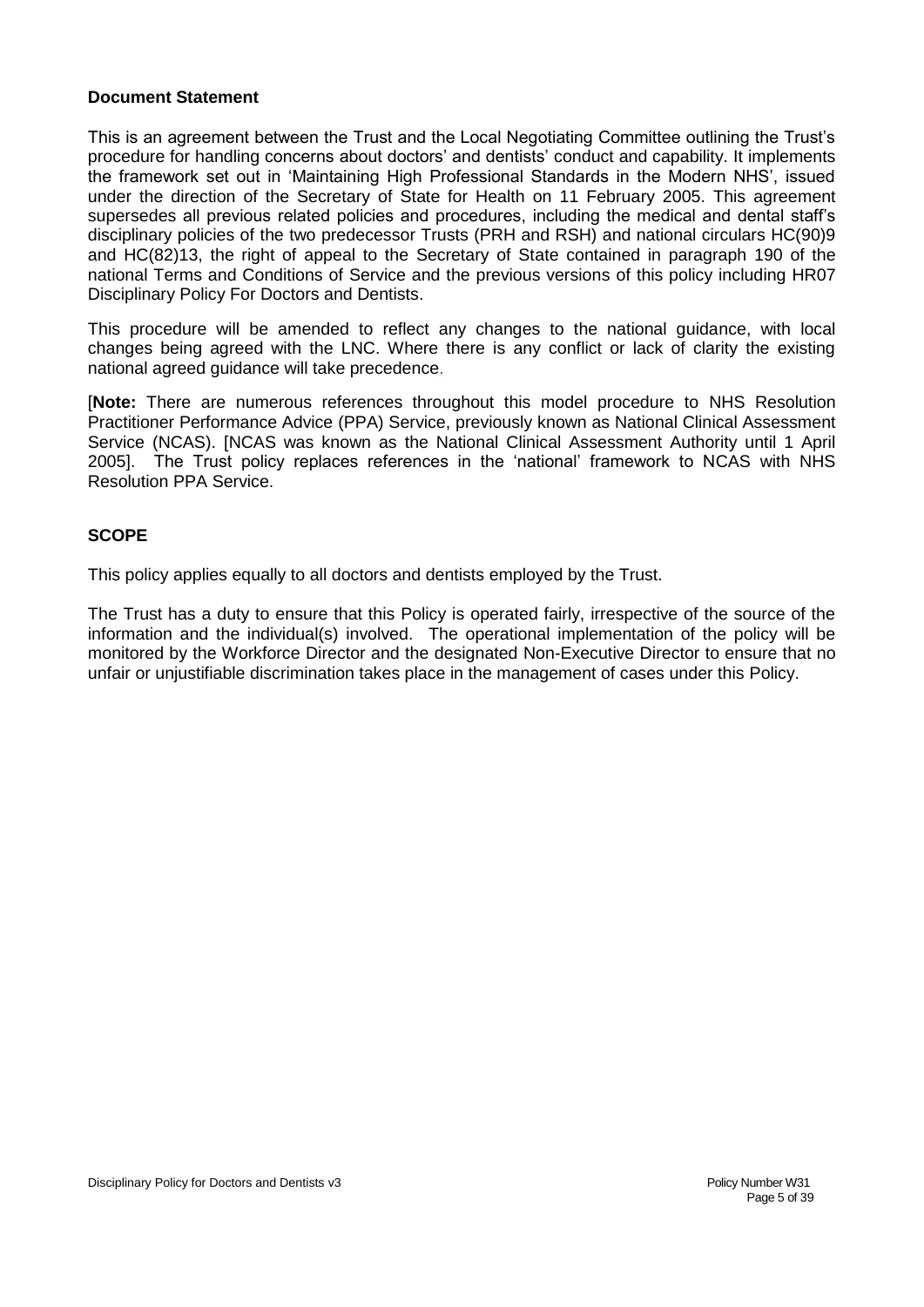## **1. ACTION WHEN A CONCERN ARISES**

#### **Introduction**

- 1.1 The management of performance is a continuous process which is intended to identify problems. Numerous ways now exist in which concerns about a practitioner's performance can be identified; through which remedial and supportive action can be quickly taken before problems become serious or patients harmed; and which need not necessarily require formal investigation or the resort to disciplinary procedures.
- 1.2 Concerns about a doctor or dentist's conduct or capability can come to light in a wide variety of ways, for example:
	- Concerns expressed by other NHS professionals, health care managers, students and non-clinical staff;
	- Review of performance against job plans, annual appraisal, revalidation
	- Monitoring of data on performance and quality of care;
	- Clinical governance, clinical audit and other quality improvement activities;
	- **Complaints about care by patients or relatives of patients;**
	- Information from the regulatory bodies;
	- Litigation following allegations of negligence;
	- Information from the police or coroner;
	- Court judgements.
- 1.3 Unfounded and malicious allegations can cause lasting damage to a doctor's reputation and career prospects. Therefore all allegations, including those made by relatives of patients, or concerns raised by colleagues, must be properly investigated to verify the facts so that the allegations can be shown to be true or false.
- 1.4 Concerns about the capability of doctors and dentists in training should be considered initially as training issues and the postgraduate dean should be involved from the outset.
- 1.5 All serious concerns must be registered with the Chief Executive and Medical Director; the latter must ensure that a case manager is appointed. The Chairman of the Board must designate a non-executive member ("the designated member") to oversee the case and ensure that momentum is maintained. All concerns should be investigated quickly and appropriately. A clear audit route must be established for initiating and tracking progress of the investigation, its costs and resulting action. However the issue is raised, the Medical Director (or Deputy Medical Director) will need to work with the Workforce Director (or nominated representative) to decide the appropriate course of action in each case. The Medical Director, Deputy Medical Director or Care Group Medical Director will act as the case manager in cases involving clinical directors and consultants and may delegate this role to a senior manager to oversee the case on his or her behalf in other cases. The Case Manager is responsible for appointing a case investigator.
- 1.6 Support to Practitioners

It is important that at any stage of this policy the practitioner is supported as much as possible through a variety of routes as appropriate to the individual. Support can included:-

- Trade Union or Professional Body all practitioners are encouraged to utilise the support and guidance available from their trade union or professional body.
- Mentor/confidant throughout this policy the practitioner may find it beneficial to have an on site mentor or confidant. This may be a senior colleague or Trust peer who the practitioner nominates to work with them. This will allow the practitioner to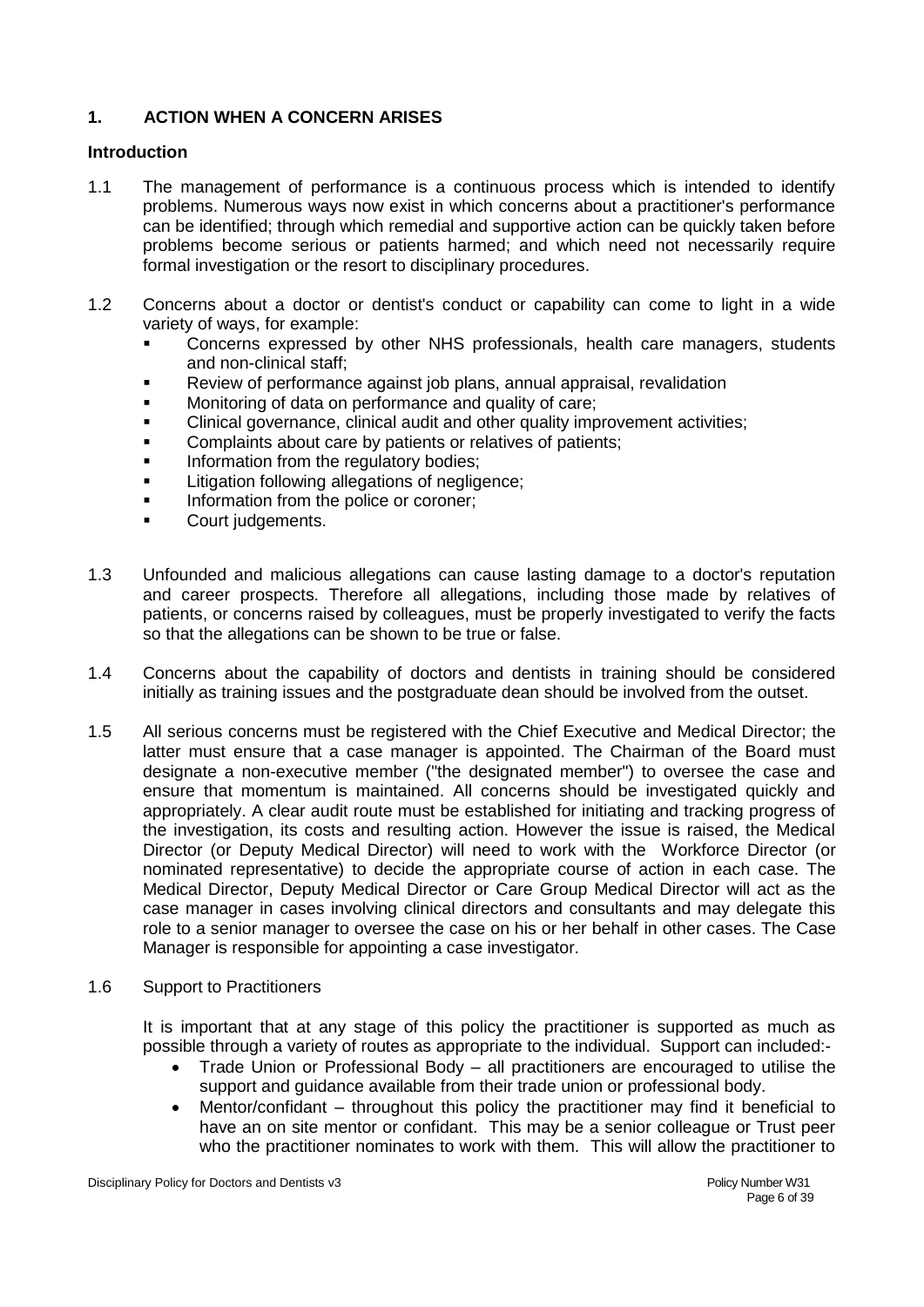discuss any concerns or access support in reflection (for example). The identified colleague is required to maintain confidentiality at all times.

- LNC Representative where the practitioner can not identify a mentor or confidant the Chair of the LNC may be approached to identify a suitable practitioner from the LNC Committee membership to provide this support.
- Raising concerns if you are unsure if matters are progressing as they should in accordance with this policy you can raise any concerns with the HR Department, Case Manager, your representative or the nominated Executive Director.
- Occupational Health/Staff Counseling Services support and guidance is available at any stage from the Trust Occupational Health and Staff Counseling Services. Practitioner's can access via self referral, by the HR contact, via their manager or via the Case Manager.
- Support from Support Agencies:
	- o Moodzone Whatever you need to know about boosting your mood, coping with stress, anxiety or depression or simply improving your overall emotional wellbeing, the NHS Choices Moodzone is here to help. [www.nhs.uk/conditions/stress-anxiety-depression/](http://www.nhs.uk/conditions/stress-anxiety-depression/)
	- $\circ$  Mind Promotes the views and needs of people with mental health problems. Phone: 0300 123 3393 or text 86463 [www.mind.org.uk](http://www.mind.org.uk/)

## **Exclusion**

- 1.7 When serious concerns are raised about a practitioner, the Trust will urgently consider whether it is necessary to place temporary restrictions on their practice. This might be to amend or restrict their clinical duties, obtain undertakings or provide for the exclusion of the practitioner from the workplace. Section 2 of this document sets out the procedures for this action.
- 1.8 The duty to protect patients is paramount. At any point in the process where the case manager has reached the clear judgement that a practitioner is considered to be a serious potential danger to patients or staff, that practitioner must be referred to the GMC/GDC, whether or not the case has been referred to the NHS Resolution PPA Service (formerly National Clinical Assessment Service). Consideration should also be given to whether the issue of an Healthcare Professional Alert Notice (HPAN) should be requested.

#### **Involving the NHS Resolution PPA Services**

1.9 At any stage of the handling of a case, the case manager should give consideration to the involvement of the NHS Resolution PPA Service

#### **Summary of Key Action**

- **Clarify what has happened and the nature of the problem or concern;**
- **Discuss with the NHS Resolution PPA what the way forward should be;**
- **Consider whether restriction of practice or exclusion is required;**
- **If a formal approach under the conduct or capability procedures is required, appoint an investigator;**
- **If the case can be progressed by mutual agreement consider whether an NHS Resolution PPA Service assessment would help clarify the underlying factors that led to the concerns and assist with identifying the solution.**

#### **Identifying if there is a problem**

Disciplinary Policy for Doctors and Dentists v3<br>Policy Number W31<br>Page 7 of 39 1.10 The first task of the case manager is to identify the nature of the problem or concern and to assess the seriousness of the issue on the information available and the likelihood that it can be resolved without resort to formal disciplinary procedures. This is a difficult decision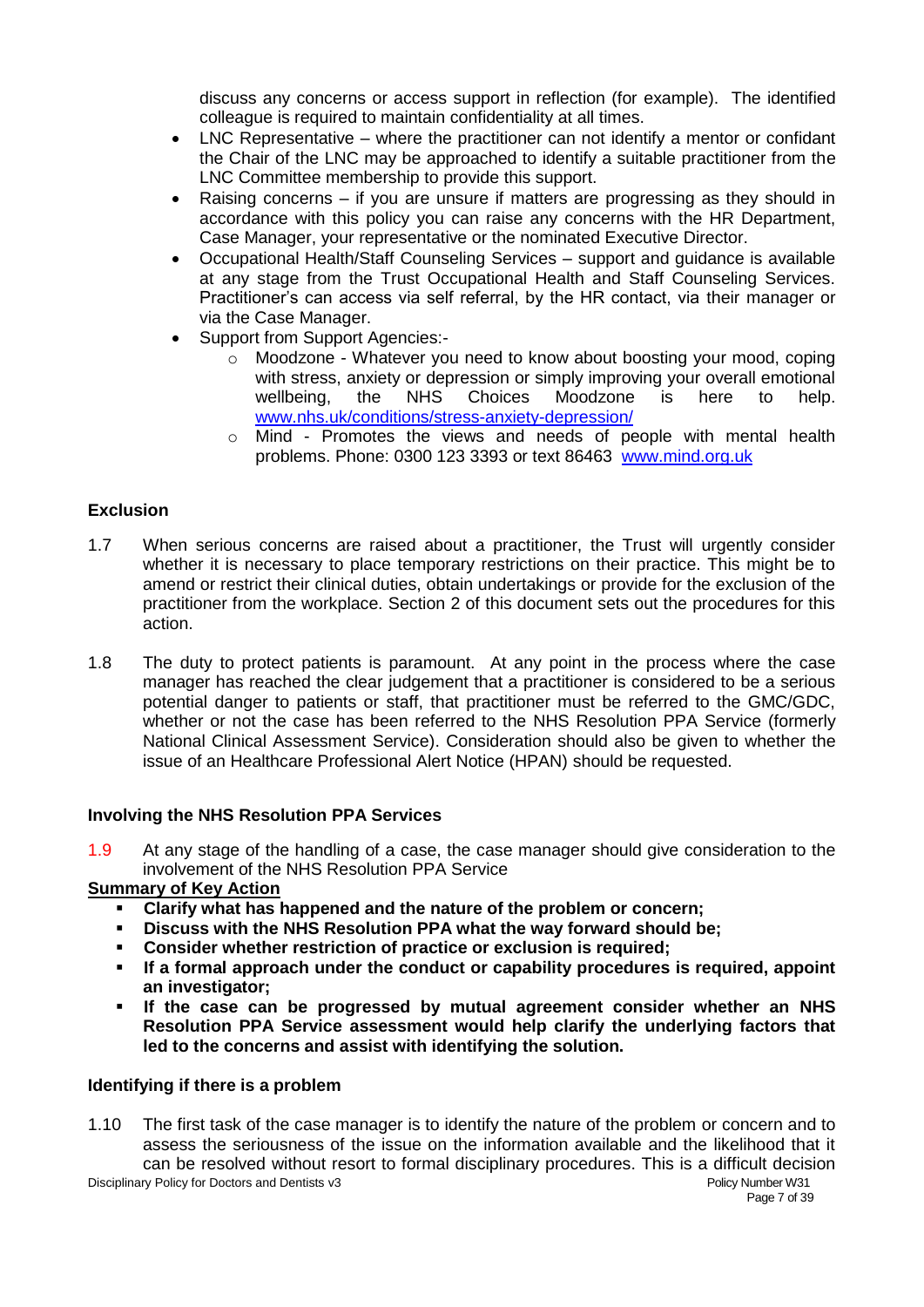and should not be taken alone but in consultation with the Workforce Director (or nominated deputy) and the Medical Director or Deputy Medical Director and the NHS Resolution PPA Service. The NHS Resolution PPA Service asks that the first approach to them should be made by the Chief Executive or Medical Director. Where there are concerns about a doctor or dentist in training, the postgraduate dean should be involved as soon as possible.

- 1.11 To support decision making the case manager may commission a 'preliminary information gathering' exercise to ensure that any necessary information, statements and evidence/documents are collated to support decision making. It is anticipated that in most instances this exercise should ideally be completed within 4 weeks (recognising this may be extended in exceptional circumstances) with relevant decisions and next steps identified with 2 weeks following this. This is an information gathering and is not a formal investigation however the practitioner concerned is expected to participate in this process and provide necessary documents and/or statements to support the gathering of relevant information. Where a matter proceeds to formal investigation documentation collated during this exercise may be incorporated into that investigation. In instances where this identifies low level concerns further guidance on managing this are provided in Appendix B – Guidance on how to manage low level concerns.
- 1.12 The case manager should explore the potential problem with the NHS Resolution PPA Service to consider different ways of tackling it themselves, possibly recognise the problem as being more to do with work systems than doctor performance, or see a wider problem needing the involvement of an outside body other than the NHS Resolution PPA Service.
- 1.13 The case manager should not automatically attribute an incident to the actions, failings or acts of an individual alone. The National Patient Safety Agency (NPSA) facilitates the development of an open and fair culture, which encourages doctors, dentists and other NHS staff to report adverse incidents and other near misses and the case manager should consider contacting the NPSA for advice about systems or organisational failures. The role of NPSA now sits under NHS Improvement.
- 1.14 Having discussed the case with the NHS Resolution PPA Service, the case manager must decide whether an informal approach can be taken to address the problem, or whether a formal investigation will be needed. Where an informal route is chosen the NHS Resolution PPA Service should still be involved until the problem is resolved. This can include the NHS Resolution PPA Service undertaking a formal clinical performance assessment when the doctor, the Trust and the NHS Resolution PPA Service agree that this could be helpful in identifying the underlying cause of the problem and possible remedial steps. If the NHS Resolution PPA Service is asked to undertake an assessment of the doctor's practice, the outcome of a local investigation may be made available to inform the NHS Resolution PPA Service work.
- 1.15 Where it is decided that a more formal route needs to be followed (perhaps leading to conduct or capability proceedings) the Medical Director or Deputy Medical Director must, after appropriate discussion between the Chief Executive and Workforce Director (or nominated deputy), appoint an appropriately experienced or trained person as case investigator. The seniority of the case investigator will differ depending on the grade of practitioner involved in the allegation. Several clinical managers should be appropriately trained, to enable them to carry out this role when required.
- 1.16 The case investigator:
	- **In all is responsible for leading the investigation into any allegations or concerns about a** practitioner, establishing the facts and reporting the findings;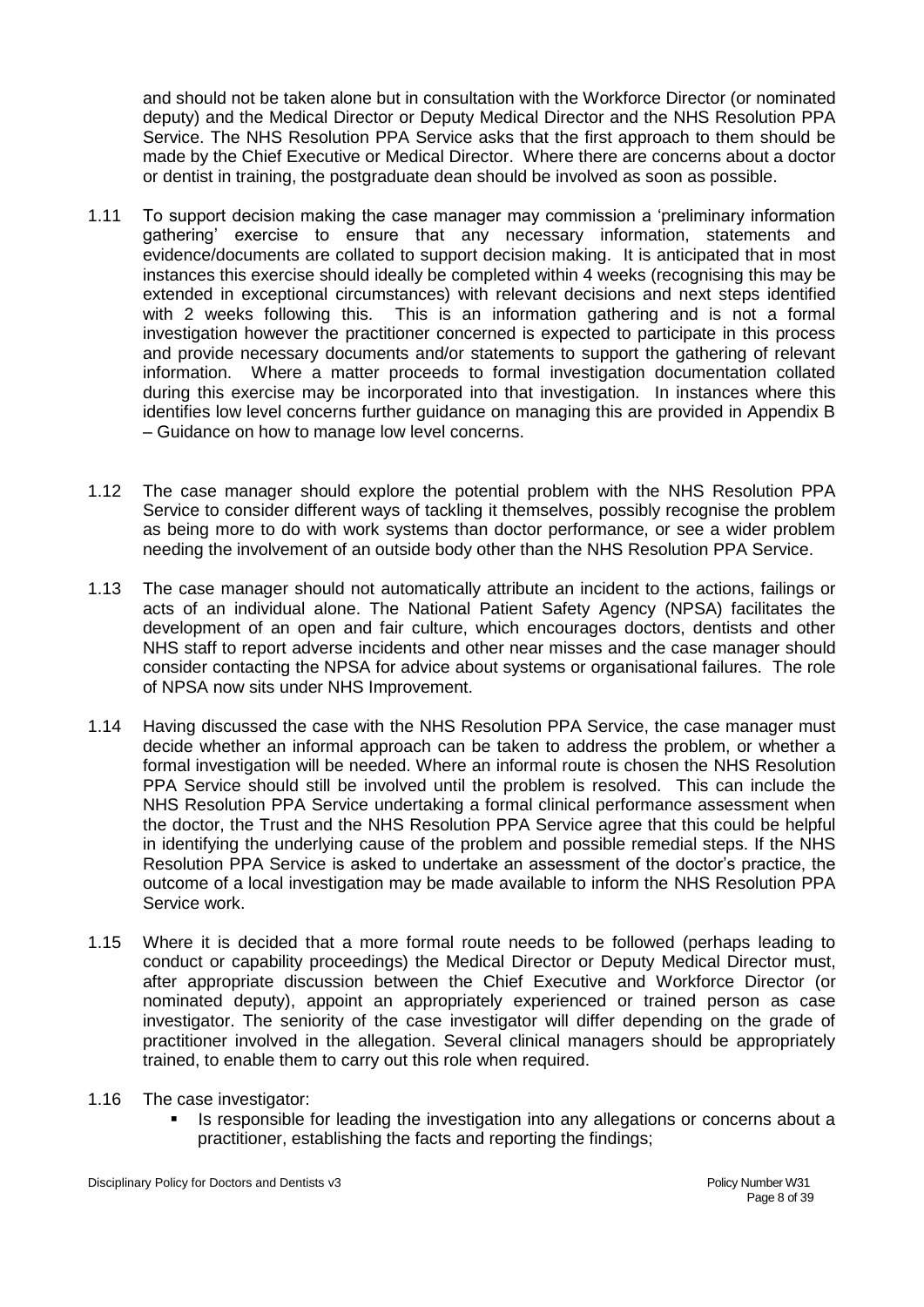- Must formally involve a senior member of the medical or dental staff nominated/agreed by the Senior Medical Staff Committee chair where a question of clinical judgement is raised during the investigation process. (Where no other suitable senior doctor or dentist is employed by the Trust a senior doctor or dentist from another NHS body should be approached);
- Must ensure that safeguards are in place throughout the investigation so that breaches of confidentiality are avoided as far as possible. Patient confidentiality needs to be maintained but any disciplinary panel will need to know the details of the allegations. It is the responsibility of the case investigator to judge what information needs to be gathered and how - within the boundaries of the law - that information should be gathered; The investigator will approach the practitioner concerned to seek views on information that should be collected, but the final decision as to what information to look at rests with the investigator;
- Must ensure that there are sufficient written statements collected to establish a case prior to a decision to convene any disciplinary panel, and on aspects of the case not covered by a written statement, ensure that oral evidence is given sufficient weight in the investigation report;
- Must ensure that a written record is kept of the investigation, the conclusions reached and the course of action agreed by the Workforce Director (or nominated deputy) with the Medical Director or Deputy Medical Director;
- Must assist the designated Board member in reviewing the progress of the case.

## **The Investigation**

- 1.17 The case investigator does not make the decision on what action should be taken nor whether the employee should be excluded from work and may not be a member of any disciplinary or appeal panel relating to the case.
- 1.18 The practitioner concerned must be informed in writing by the case manager, as soon as it has been decided, that an investigation is to be undertaken, the name of the case investigator and made aware of the specific allegations or concerns that have been raised. The practitioner must be given the opportunity to see any correspondence relating to the case together with a list of the people that the case investigator will interview. The practitioner must also be afforded the opportunity to put their view of events to the case investigator and given the opportunity to be accompanied.
- 1.19 At any stage of this process or subsequent disciplinary action the practitioner may be accompanied in any interview or hearing by a companion. In addition to statutory rights under employment legislation, the companion may be another employee of the NHS body; an official or representative of the British Medical Association, Hospital Consultants & Specialists Association, British Dental Association or any other recognised trade union, or a defence organisation; or a friend, partner or spouse. The companion may be legally qualified but he or she will not be acting in a legal capacity.
- 1.20 The case investigator has discretion on how the investigation is carried out but in all cases the purpose of the investigation is to ascertain the facts in an unbiased manner. Investigations are not intended simply to secure evidence against the practitioner as information gathered in the course of an investigation may clearly exonerate the practitioner or provide a sound basis for effective resolution of the matter.
- 1.21 If during the course of the investigation it transpires that the case involves more complex clinical issues than first anticipated, the case manager should consider whether an independent practitioner in the same specialty from another NHS body should be invited to assist. In the case of a career grade practitioner, this independent person will usually be someone in the same grade as the subject of the investigation.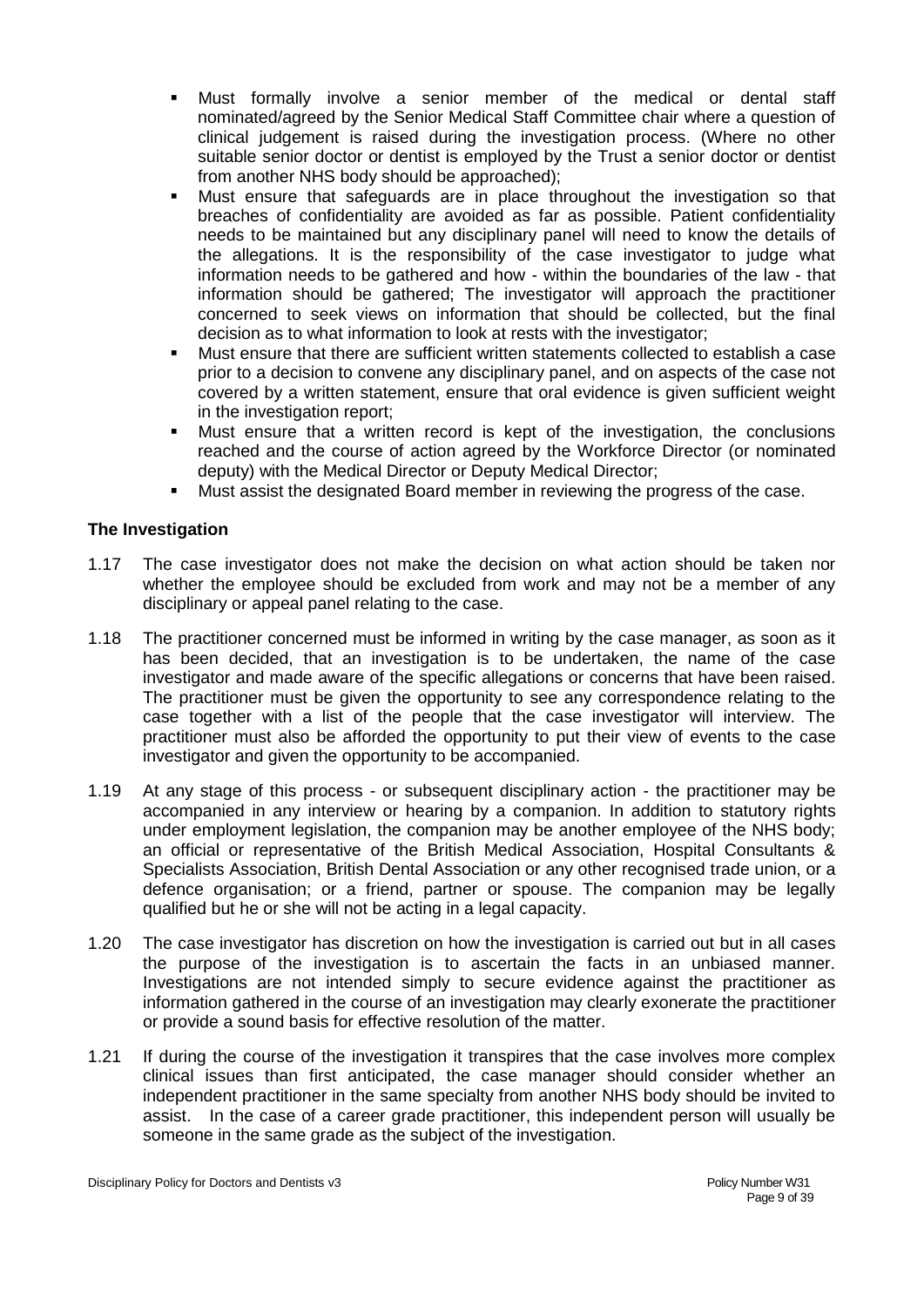- 1.22 The case investigator will where possible complete the investigation within 4 weeks of appointment and submit their report to the case manager within a further 5 days. In many matters it is recognised that the timescales set out in the national framework are not achievable and do not allow for full and thorough investigation in complex matters. The report of the investigation should give the case manager sufficient information to make a decision whether:
	- There is a case of misconduct that should be put to a conduct panel;
	- There are concerns about the practitioner's health that should be considered by the NHS body's occupational health service;
	- There are concerns about the practitioner's performance that should be further explored by the NHS Resolution PPA Service;
	- Restrictions on practice or exclusion from work should be considered;
	- There are serious concerns that should be referred to the GMC or GDC;
	- There are intractable problems and the matter should be put before a capability panel;
	- No further action is needed.

#### **Involvement of the NHS Resolution PPA Service following local investigation**

- 1.23 Medical under-performance can be due to health problems, difficulties in the work environment, behaviour or a lack of clinical capability. These may occur in isolation or in a combination. The NHS Resolution PPA Service processes are aimed at addressing all of these, particularly where local action has not been able to take matters forward successfully. The NHS Resolution PPA Service methods of working therefore assume commitment by all parties to take part constructively in a referral to the NHS Resolution PPA Service. For example, its assessors work to formal terms of reference, decided on after input from the doctor and the referring body.
- 1.24 The focus of the NHS Resolution PPA Service work is therefore likely to involve performance difficulties which are serious and/or repetitive. That means:
	- Performance falling well short of what doctors and dentists could be expected to do in similar circumstances and which, if repeated, would put patients seriously at risk;
	- Alternatively or additionally, problems that are ongoing or (depending on severity) have been encountered on at least two occasions.
	- In cases where it becomes clear that the matters at issue focus on fraud, specific patient complaints or organisational governance, their further management may warrant a different local process. The NHS Resolution PPA Service may advise on this.
- 1.25 Where the Trust is considering excluding a doctor or dentist (whether or not his or her performance is under discussion with the NHS Resolution PPA Service), the Trust will inform the NHS Resolution PPA Service of this at an early stage, so that alternatives to exclusion are considered. Procedures for exclusion are covered in section 2 of the procedure. It is particularly desirable to find an alternative when the NHS Resolution PPA Service is likely to be involved, because it is much more difficult to assess a doctor who is excluded from practice than one who is working.
- 1.26 A practitioner undergoing assessment by the NHS Resolution PPA Service must cooperate with any request to give an undertaking not to practise in the NHS or private sector other than their main place of NHS employment until the NHS Resolution PPA Service assessment is complete. (Under circular HSC 2002/011, Annex 1, paragraph 3, "A doctor undergoing assessment by the NCAA[S] must give a binding undertaking not to practise in the NHS or private sector other than in their main place of NHS employment until the assessment process is complete").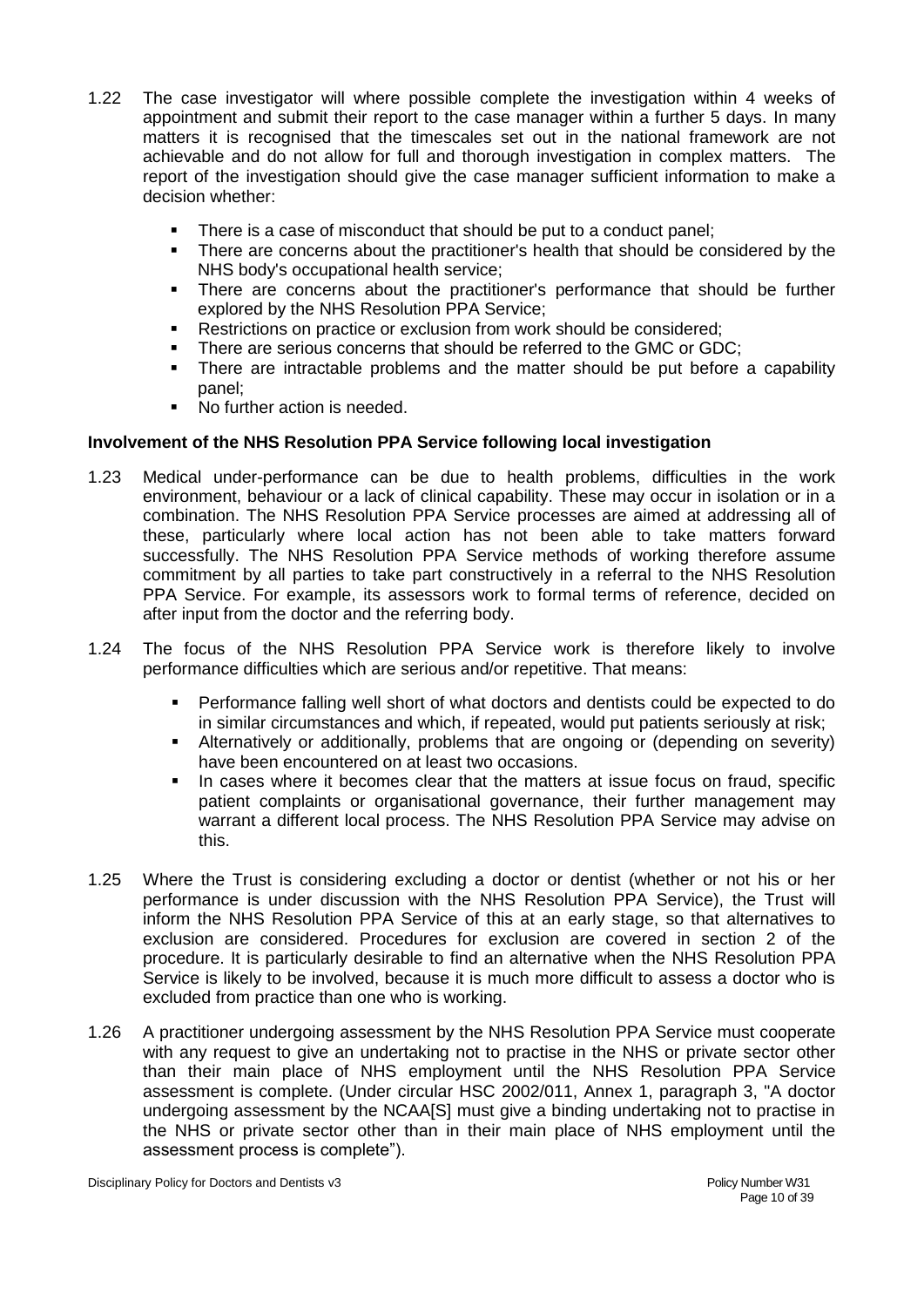1.27 Failure to co-operate with a referral to the NHS Resolution PPA Service may be seen as evidence of a lack of willingness on the part of the doctor or dentist to work with the employer on resolving performance difficulties. If the practitioner chooses not to co-operate with such a referral, that may limit the options open to the parties and may necessitate disciplinary action and consideration of referral to the GMC or GDC.

#### **Confidentiality**

1.28 The Trust and its employees will maintain confidentiality at all times. No press notice will be issued, nor the name of the practitioner released, in regard to any investigation or hearing into disciplinary matters. The Trust will only confirm publicly that an investigation or disciplinary hearing is underway.

If the investigation has shown the concerns to be unwarranted, then if the practitioner wishes it, the Trust will issue a statement to that effect, the wording to be mutually agreed.

1.29 Personal data released to the case investigator for the purposes of the investigation must be fit for the purpose, nor disproportionate to the seriousness of the matter under investigation. The Trust will operate consistently with the guiding principles of the Data Protection Act.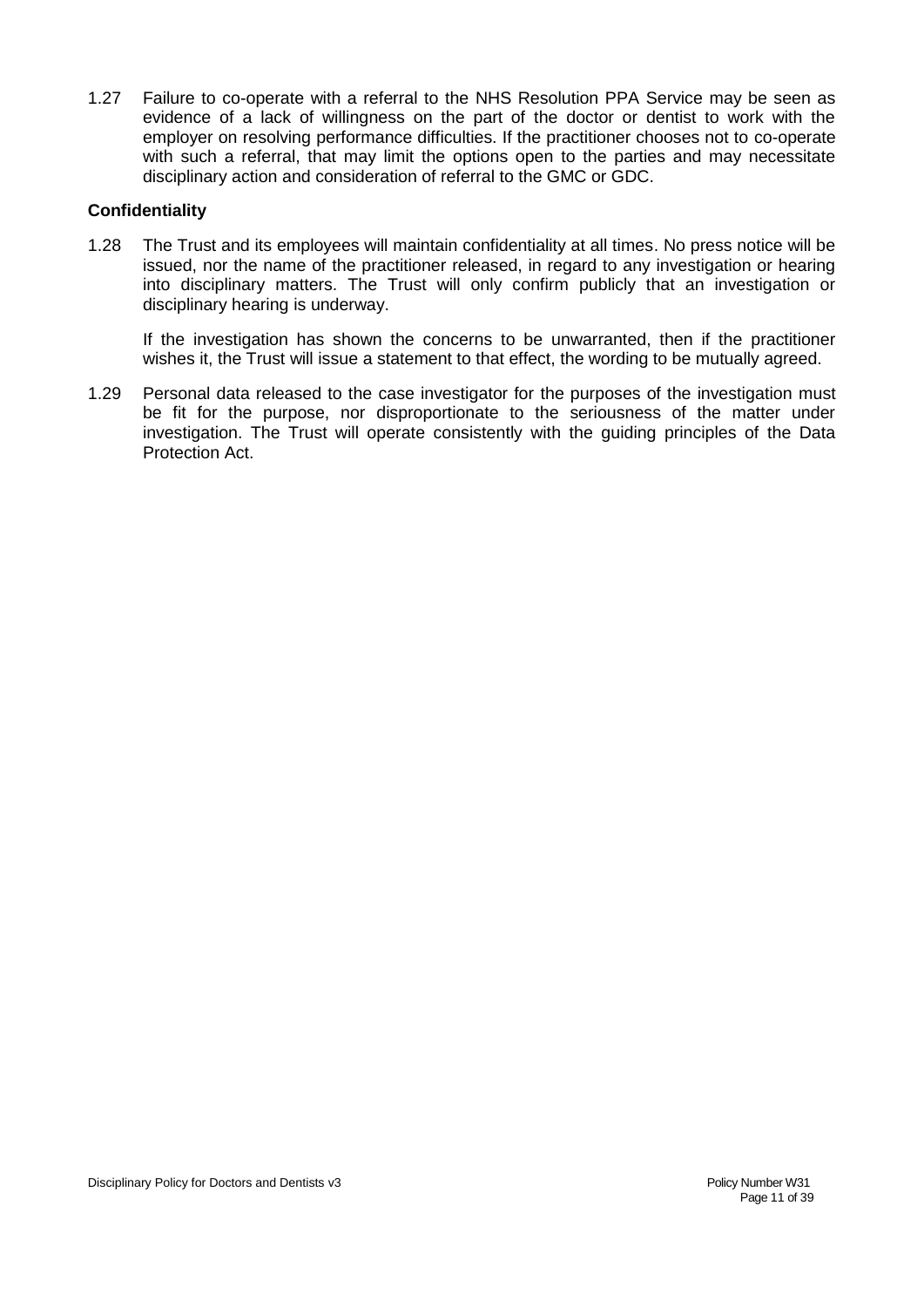## **2 RESTRICTION OF PRACTICE & EXCLUSION FROM WORK**

#### **Introduction**

- 2.1 This part of the procedure replaces the guidance in HSG (94)49, the previous version of this policy and the medical and dental staff's disciplinary policies of the two predecessor Trusts (PRH and RSH).
- 2.2 In this part of the procedure, the phrase "exclusion from work" has been used to replace the word "suspension" which can be confused with action taken by the GMC or GDC to suspend the practitioner from the register pending a hearing of their case or as an outcome of a fitness to practise hearing.
- 2.3 The Trust will ensure that:
	- Exclusion from work is used only as an interim measure whilst action to resolve a problem is being considered;
	- Where a practitioner is excluded, it is for the minimum necessary period of time: this can be up to but no more than four weeks at a time;
	- All extensions of exclusion are reviewed and a brief report provided to the Chief Executive and the Board;
	- A detailed report is provided when requested to a single non-executive member of the Board (the "Designated Board Member") who will be responsible for monitoring the situation until the exclusion has been lifted.

#### **Managing the risk to patients**

- 2.4 When serious concerns are raised about a practitioner, the Trust will urgently consider whether it is necessary to place temporary restrictions on their practice. This might be to amend or restrict their clinical duties, obtain undertakings or provide for the exclusion of the practitioner from the workplace. Exclusion will be considered as a last resort if alternative courses of action are not reasonable. Where there are concerns about a doctor or dentist in training, the postgraduate dean should be involved as soon as possible.
- 2.5 Exclusion of clinical staff from the workplace is a temporary expedient. Exclusion is a precautionary measure and not a disciplinary sanction. Exclusion from work ("suspension") will be reserved for only the most exceptional circumstances.
- 2.6 The purpose of exclusion is:
	- To protect the interests of patients or other staff; and/or
	- To assist the investigative process when there is a clear risk that the practitioner's presence would impede the gathering of evidence.

It is imperative that exclusion from work is not misused or seen as the only course of action that could be taken. The degree of action must depend on the nature and seriousness on the concerns and on the need to protect patients, the practitioner concerned and/or their colleagues.

- 2.7 Alternative ways to manage risks, avoiding exclusion, include:
	- Medical or clinical director or other senior clinical colleague supervision of normal contractual clinical duties;
	- Restricting the practitioner to certain forms of clinical duties;
	- Restricting activities to administrative, research/audit, teaching and other educational duties. By mutual agreement the latter might include some formal retraining or re-skilling;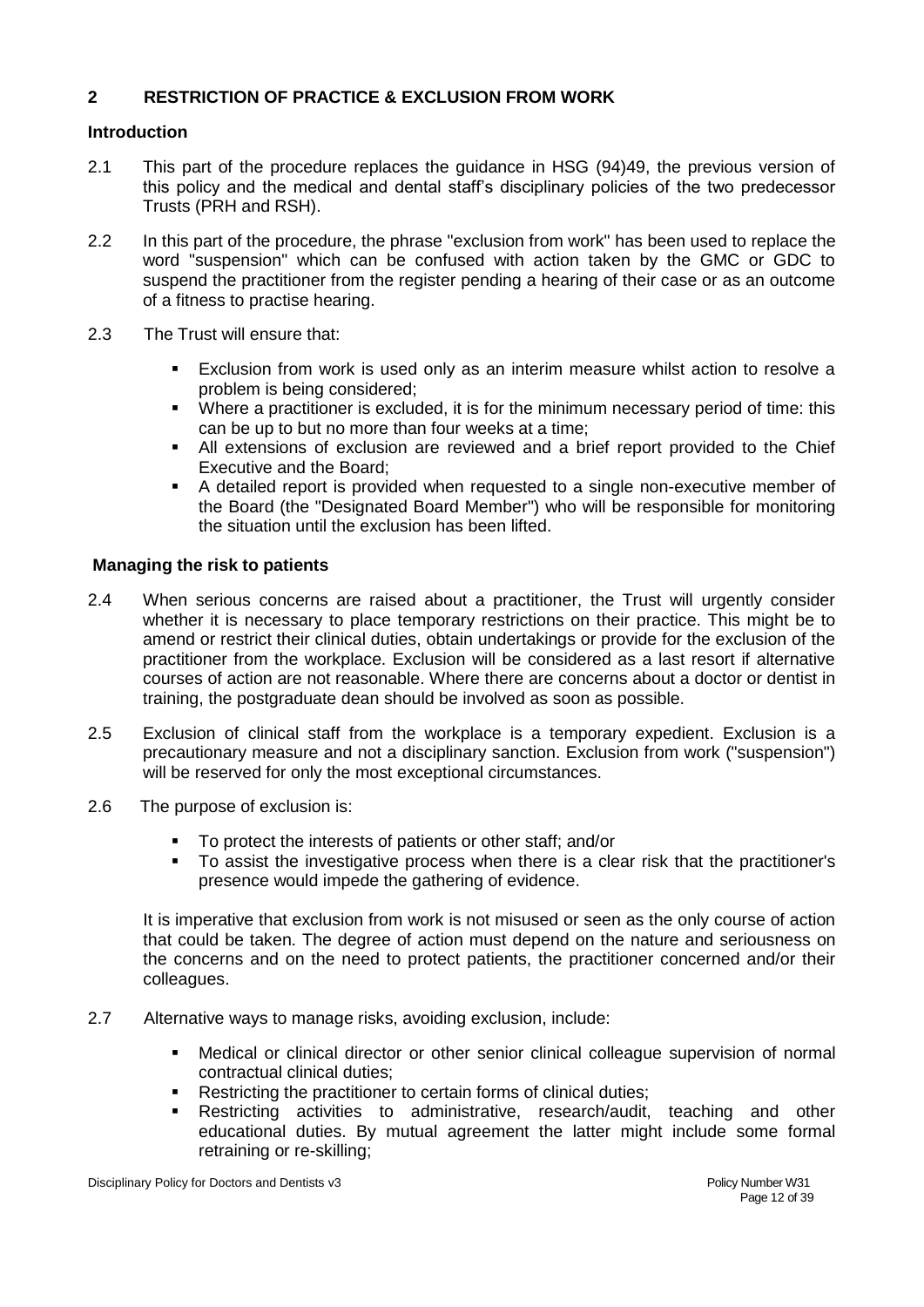- Sick leave for the investigation of specific health problems.
- 2.8 In cases relating to the capability of a practitioner, consideration should be given to whether an action plan to resolve the problem can be agreed with the practitioner. Advice on the practicality of this approach should be sought from the NHS Resolution PPA Service prior to any action being taken. If the nature of the problem and a workable remedy cannot be determined in this way, the case manager should seek to agree with the practitioner to refer the case to the NHS Resolution PPA Service, which can assess the problem in more depth and give advice on any action necessary. The NHS Resolution PPA Service can offer immediate telephone advice to case managers considering restriction of practise or exclusion and, whether or not the practitioner is excluded, provide an analysis of the situation and offer advice to the case manager.

## **The Exclusion Process**

2.9 The Trust will not exclude a practitioner for more than four weeks at a time. The justification for continued exclusion must be reviewed on a regular basis and before any further fourweek period of exclusion is imposed. Key officers and the Trust Board have responsibilities for ensuring that the process is carried out quickly and fairly, kept under review and that the total period of exclusion is not prolonged.

If the practitioner considers that their exclusion is unfair, (s)he may make representations to the Chief Executive, Medical Director or designated Board member, who may decide to

- overturn the decision to exclude
- confirm the decision to exclude
- convene a panel to consider the matter (the Chair of the Senior Medical Staff Committee will normally be a member of that panel).

#### **Key features of exclusion from work**

- **An initial "immediate" exclusion of no more than two weeks if warranted;**
- **Notification of the NHS Resolution PPA Service before formal exclusion;**
- **Formal exclusion (if necessary) for periods up to four weeks;**
- **Appointment of a Board member to monitor the exclusion and subsequent action;**
- **Referral to NHS Resolution PPA Service for formal assessment, if part of the case management plan;**
- **Active review to decide renewal or cessation of exclusion;**
- **A right to return to work if review not carried out;**
- **Performance reporting on the management of the case;**
- **Programme for return to work if not referred to disciplinary procedures or performance assessment.**

#### **Roles of officers**

2.10 The Trust Chief Executive has overall responsibility for managing exclusion procedures and for ensuring that cases are properly managed. The decision to exclude a practitioner must be taken only by persons nominated under paragraph 2.11. The case should be discussed fully with the Chief Executive (or nominated deputy), the Medical Director (or nominated deputy), the Workforce Director (or nominated deputy), the NHS Resolution PPA Service and other interested parties (such as the police where there are serious criminal allegations or the Counter Fraud & Security Management Service) prior to the decision to exclude a practitioner. In the rare cases where immediate exclusion is required, the above parties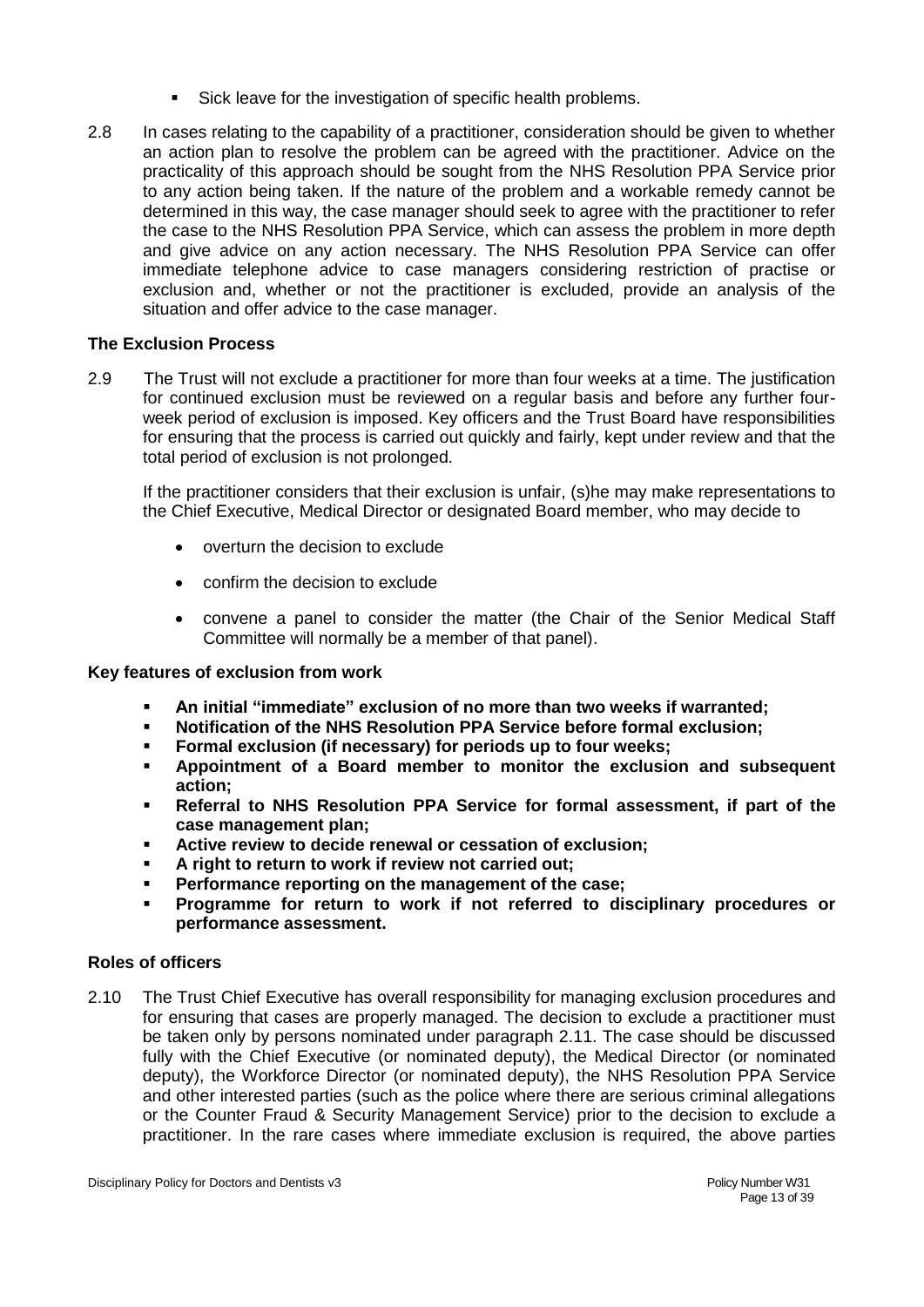must discuss the case at the earliest opportunity following exclusion, preferably at a case conference.

- 2.11 The authority to exclude a member of staff is vested in
	- Chief Executive
	- Medical Director
	- Workforce Director

In the absence of these staff, the following staff are so authorised:

- Nominated Deputies for above Directors
- Out of Hours On-Call Director ('immediate' exclusion only)
- 2.12 The Medical Director or nominated Deputy will act as the case manager in the case of consultant staff, or delegate this role to a senior manager to oversee the case, and appoint a case investigator to explore and report on the circumstances that have led to the need to exclude the staff member. The investigating officer will provide factual information to assist the case manager in reviewing the need for exclusion and making progress reports to the Chief Executive and designated Board member.

A Care Group Medical Director or Clinical Director will normally act as the case manager for other medical and dental staff.

#### **Role of designated Board member**

2.13 At any stage in the process, the practitioner may make representations to the designated Board member in regard to exclusion, or investigation of a case.

The designated Board member must also ensure, among other matters, that time frames for investigation or exclusion are consistent with the principles of Article 6 of the European Convention on Human Rights (which, broadly speaking, sets out the framework of the rights to a fair trial).

#### **Immediate exclusion**

- 2.14 In exceptional circumstances, an immediate time-limited exclusion may be necessary for the purposes identified in paragraph 2.6 above following:
	- A critical incident when serious allegations have been made; or
	- **There has been a break down in relationships between a colleague and the rest of** the team; or
	- The presence of the practitioner is likely to hinder the investigation.

Such an exclusion will allow a more measured consideration to be undertaken. This period should be used to carry out a preliminary situation analysis, to seek advice from the NHS Resolution PPA Service and to convene a case conference. The manager making the exclusion must explain why the exclusion is being made in broad terms (there may be no formal allegation at this stage) and agree a date up to a maximum of two weeks away at which the practitioner should return to the workplace for a further meeting. The case manager must advise the practitioner of their rights, including rights of representation.

## **Formal exclusion**

Disciplinary Policy for Doctors and Dentists v3 **Policy Number W31** Policy Number W31 2.15 A formal exclusion may only take place after the case manager has first considered whether there is a case to answer and then considered, at a case conference, whether there is reasonable and proper cause to exclude. The NHS Resolution PPA Service must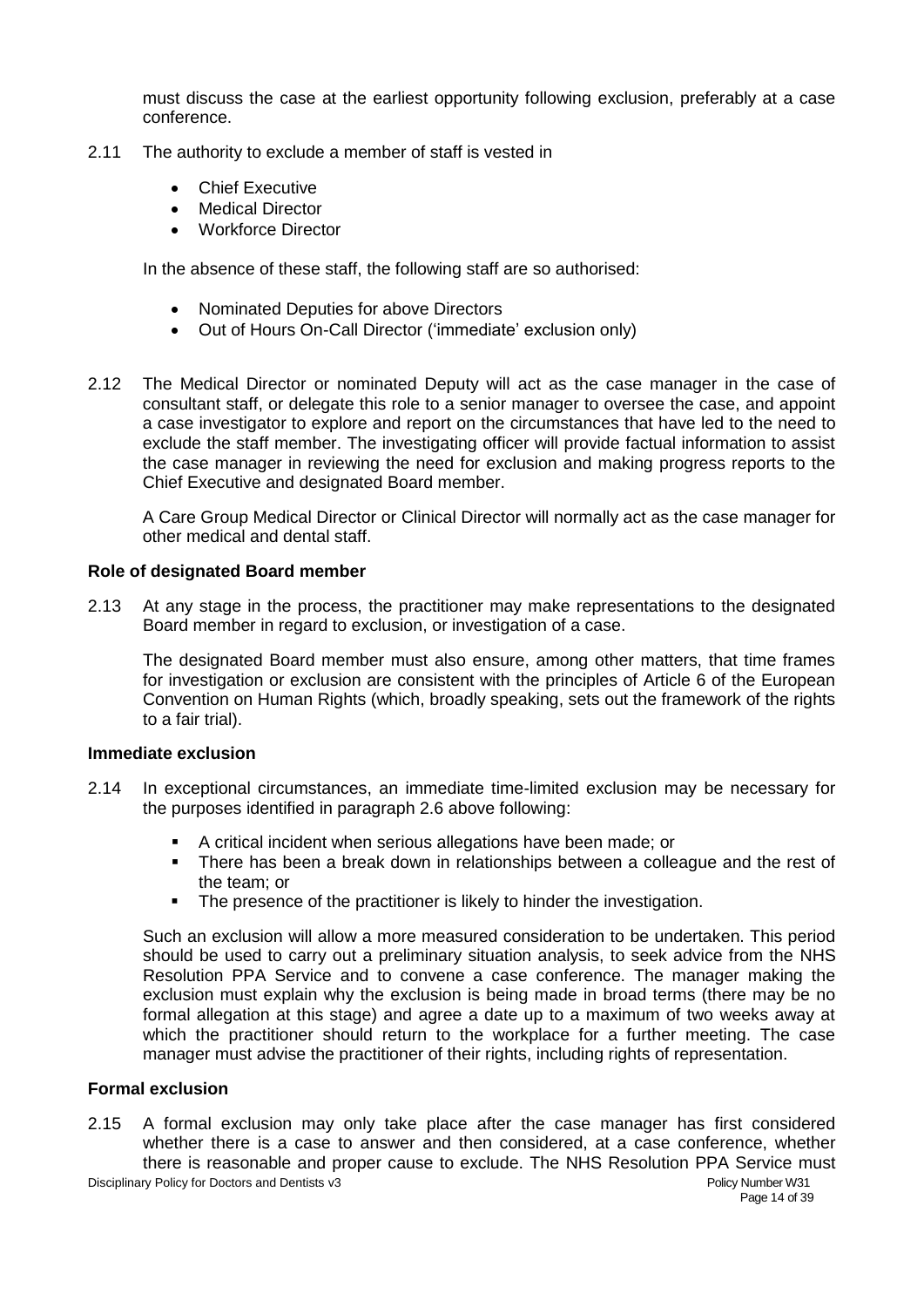be consulted where formal exclusion is being considered. If a case investigator has been appointed he or she must produce a preliminary report as soon as is possible to be available for the case conference. This preliminary report is advisory to enable the case manager to decide on the next steps as appropriate.

- 2.16 The report should provide sufficient information for a decision to be made as to whether:
	- The allegation(s) appears unfounded; or
	- **There is a potential misconduct issue; or**
	- **There is a concern about the practitioner's capability: or**
	- The complexity of the case warrants further detailed investigation before advice can be given on the way forward and what needs to be inquired into.
- 2.17 Formal exclusion of one or more clinicians must only be used where:

(a) There is a need to protect the interests of patients or other staff pending the outcome of a full investigation of:

- Allegation(s) of misconduct,
- concerns about serious dysfunctions in the operation of a clinical service,
- concerns about lack of capability or poor performance of sufficient seriousness that it is warranted to protect patients;

or

- (b) The presence of the practitioner in the workplace is likely to hinder the investigation.
- 2.18 Full consideration should be given to whether the practitioner could continue in or (in cases of an immediate exclusion) return to work in a limited capacity or in an alternative, possibly non-clinical role, pending the resolution of the case.
- 2.19 When the practitioner is informed of the exclusion, there should, other than in exceptional circumstances, be a witness present and the nature of the allegations or areas of concern should be conveyed to the practitioner. The practitioner should be told of the reason(s) why formal exclusion is regarded as the only way to deal with the case. At this stage the practitioner should be given the opportunity to state their case and propose alternatives to exclusion (e.g. further training, referral to occupational health, referral to the NHS Resolution PPA Service with voluntary restriction).
- 2.20 The formal exclusion must be confirmed in writing as soon as is reasonably practicable (normally within 2 working days). The letter should state the effective date and time, duration (up to 4 weeks), the content of the allegations, the terms of the exclusion (e.g. exclusion from the premises, see paragraph 2.23, and the need to remain available for work paragraph 2.24) and that a full investigation or what other action will follow. The practitioner and their companion should be advised that they may make representations about the exclusion to the designated board member at any time after receipt of the letter confirming the exclusion.
- 2.21 In cases when disciplinary procedures are being followed, exclusion may be extended for four-week renewable periods until the completion of disciplinary procedures if a return to work is considered inappropriate. The exclusion will still only last for four weeks at a time and be subject to review. The exclusion should usually be lifted and the practitioner allowed back to work, with or without conditions placed upon the employment, as soon as the original reasons for exclusion no longer apply.
- 2.22 If the case manager considers that the exclusion will need to be extended over a prolonged period outside of his or her control (for example because of a police investigation), the case must be referred to the NHS Resolution PPA Service for advice as to whether the case is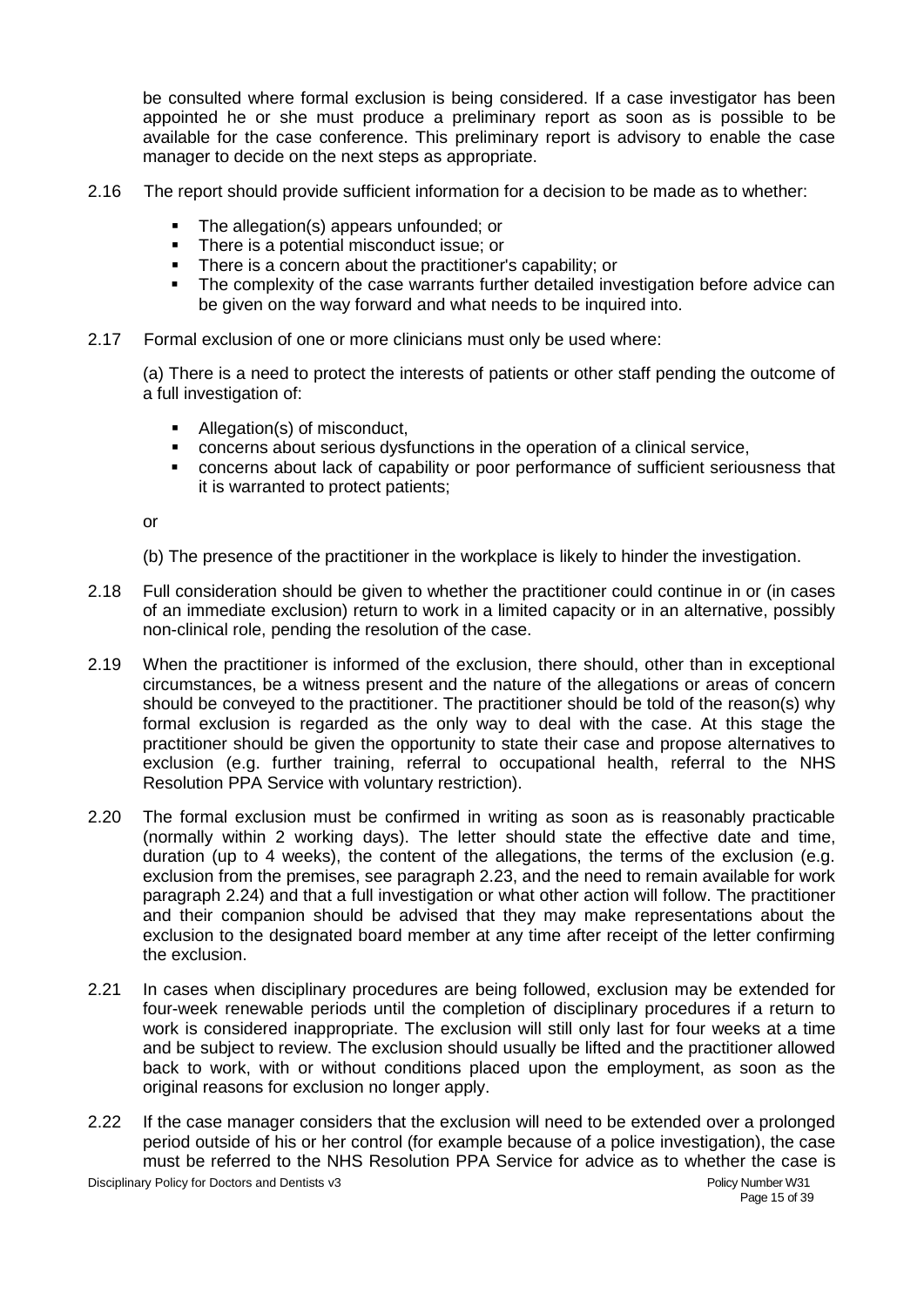being handled in the most effective way and suggestions as to possible ways forward. However, even during this prolonged period the principle of four-week "renewability" must be adhered to.

2.23 If at any time after the practitioner has been excluded from work, investigation reveals that either the allegations are without foundation or that further investigation can continue with the practitioner working normally or with restrictions, the case manager must lift the exclusion, inform the relevant bodies (i.e. where external bodies have been notified of the exclusion) and make arrangements for the practitioner to return to work with any appropriate support as soon as practicable. If the findings of the investigation show the allegations to be malicious or vexatious, the Chief Executive and nominated Board member must be informed so that action may be considered.

#### **Exclusion from premises**

2.24 Practitioners will not be automatically barred from the premises upon exclusion from work. The case manager must always consider whether a bar from the premises is absolutely necessary. There are certain circumstances, however, where the practitioner should be excluded from the premises. This could be, for example, where there may be a danger of tampering with evidence, or where the practitioner may be a serious potential danger to patients or other staff. In other circumstances, however, there may be no reason to exclude the practitioner from the premises.

#### **Keeping in contact and availability for work**

- 2.25 The practitioner should be allowed to retain contact with colleagues, take part in clinical audit and to remain up to date with developments in their field of practice or to undertake research or training.
- 2.26 Exclusion under this procedure will be on full pay, therefore the practitioner must remain available for work with the Trust during their normal contracted hours. The practitioner must inform the case manager of any other organisation(s) with whom they undertake either voluntary or paid work and seek their case manager's consent to continuing to undertake such work or to take annual leave or study leave. The practitioner should be reminded of these contractual obligations but would be given 24 hours notice to return to work. In exceptional circumstances the case manager may decide that payment is not justified because the practitioner is no longer available for work (e.g. abroad without agreement).
- 2.27 The case manager should make arrangements to ensure that the practitioner can keep in contact with colleagues on professional developments, and take part in Continuing Professional Development (CPD) and clinical audit activities with the same level of support as other doctors or dentists in their employment. A mentor could be appointed for this purpose if a colleague is willing to undertake this role.

#### **Informing other organisations**

- 2.28 In cases where there is concern that the practitioner may be a danger to patients, the Trust has an obligation to inform such other organisations including the private sector, of any restriction on practice or exclusion and provide a summary of the reasons for it. Details of other employers (NHS and non-NHS) may be readily available from job plans, but where it is not the practitioner should supply them. Failure to do so may result in further disciplinary action or referral to the relevant regulatory body, as the paramount interest is the safety of patients. Where a NHS employer has placed restrictions on practice, the practitioner should agree not to undertake any work in that area of practice with any other employer.
- 2.29 Where the case manager believes that the practitioner is practising in other parts of the NHS or in the private sector in breach or defiance of an undertaking not to do so, he or she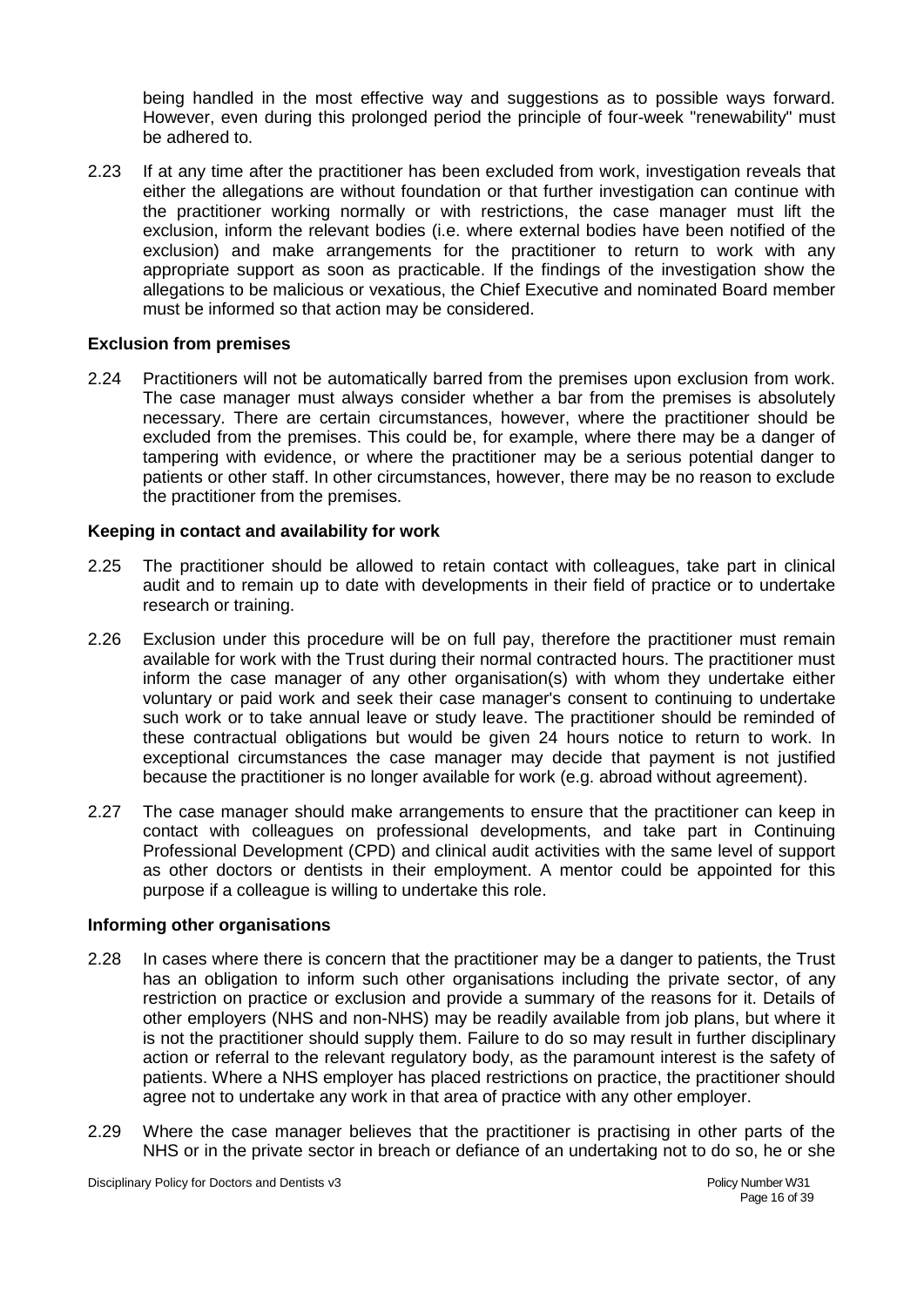should contact the professional regulatory body and NHS Resolution PPA Service to consider the issuing of a Healthcare Professional Alert Notice (HPAN) .

#### **Informal exclusion**

2.30 No practitioner will be excluded from work other than through this procedure. The Trust will not use "gardening leave" as a means of resolving a problem covered by this procedure.

#### **Keeping Exclusions Under Review: Informing the Board**

- 2.33 The Board must be informed about an exclusion at the earliest opportunity. The Board has a responsibility to ensure that the organisation's internal procedures are being followed. Therefore:
	- A summary of the progress of each case at the end of each period of exclusion will be provided to the Board, demonstrating that procedures are being correctly followed and that all reasonable efforts are being made to bring the situation to an end as quickly as possible;
	- A monthly statistical summary showing all exclusions with their duration and number of times the exclusion had been reviewed and extended will be provided to the Board.

#### **Regular review**

2.34 The case manager must review the exclusion before the end of each four week period and report the outcome to the Chief Executive and the Board. This report is advisory and it would be for the case manager to decide on the next steps as appropriate. The exclusion should usually be lifted and the practitioner allowed back to work, with or without conditions placed upon the employment, at any time the original reasons for exclusion no longer apply and there are no other reasons for exclusion. The exclusion will lapse and the practitioner will be entitled to return to work at the end of the four-week period if the exclusion is not actively reviewed.

It is important to recognise that Board members might be required to sit as members of a future disciplinary or appeal panel. Therefore, information to the Board should only be sufficient to enable the Board to satisfy itself that the procedures are being followed. Only the designated Board member should be involved to any significant degree in each review. Careful consideration must be given as to whether the interests of patients, other staff, the practitioner, and/or the needs of the investigative process continue to necessitate exclusion and give full consideration to the option of the practitioner returning to limited or alternative duties where practicable.

- 2.35 The Trust must take review action before the end of each 4-week period. After three exclusions, the NHS Resolution PPA Service must be called in, if not already involved. The information below outlines the activities that must be undertaken at different stages of exclusion.
- 2.36 Similarly, any restrictions on practice placed on a practitioner will be kept under review, although the requirements for reporting to the Board do not apply in these circumstances.

#### **First and second reviews (and reviews after the third review)**

- 2.37 Before the end of each exclusion (of up to 4 weeks) the case manager reviews the position.
	- The case manager decides on next steps as appropriate. Further renewal may be for up to 4 weeks at a time;
	- The case manager updates the Chief Executive and Designated Trust Board Member on actions taken or decisions reached;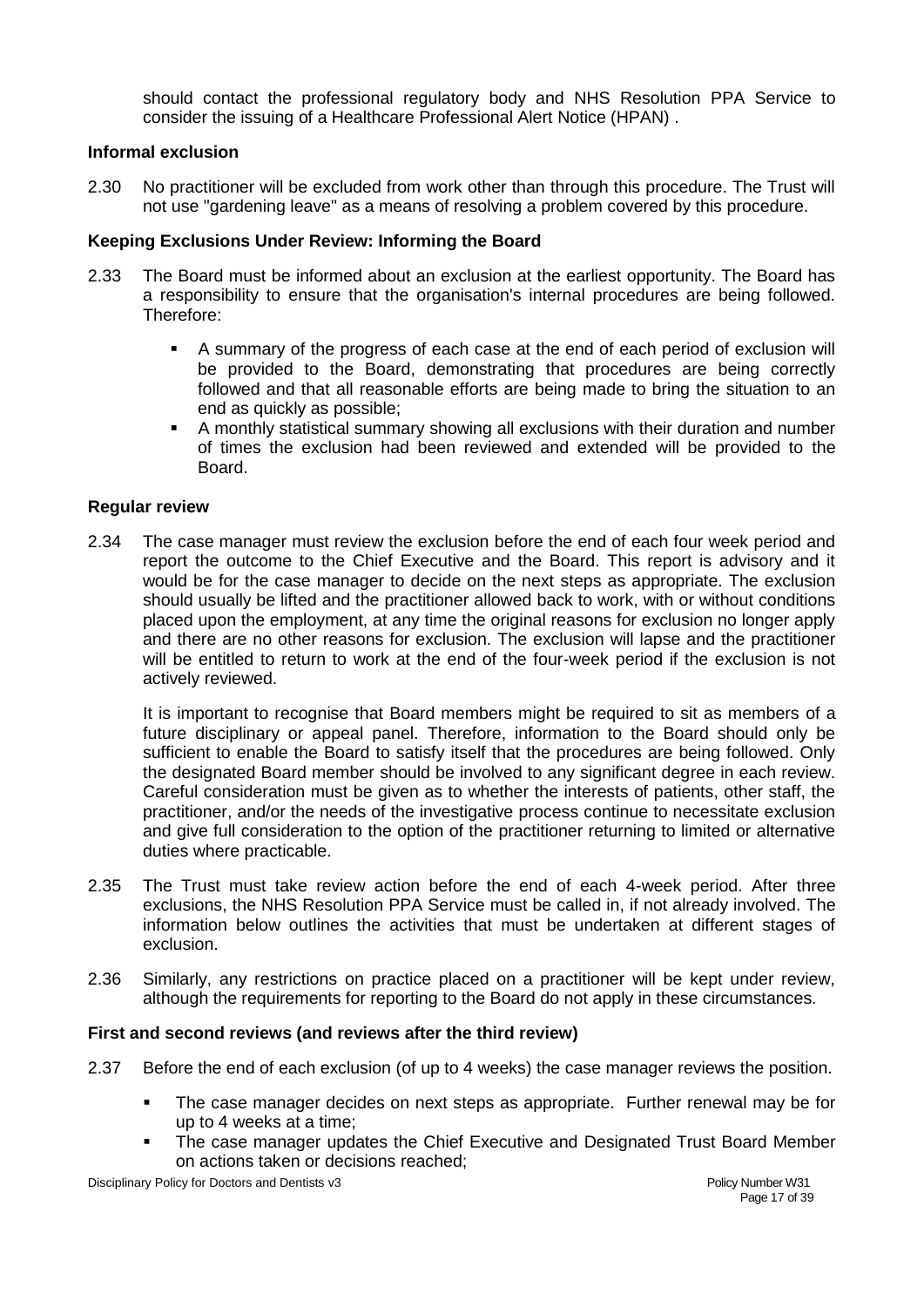- Each renewal is a formal matter and must be documented as such;
- The practitioner must be sent written notification on each occasion.

## **Third review**

- 2.38 If the practitioner has been excluded for three periods:
	- A report must be made to the Chief Executive outlining the reasons for the continued exclusion, why restrictions on practice would not be an appropriate alternative and, if the investigation has not been completed, a timetable for completion of the investigation;
	- The Chief Executive must report to the Medical Director, North Midlands, NHS England ?? (see paragraph 2.41) and the designated Board member (see paragraphs 2.42- 2.44);
	- The case must formally be referred to the NHS Resolution PPA Service explaining why continued exclusion is appropriate and what steps are being taken to conclude the exclusion, at the earliest opportunity;
	- The NHS Resolution PPA Service will review the case and advise the Trust on the handling of the case until it is concluded.

#### **6 months review**

- 2.39 If the exclusion has been extended over six months:
	- A further position report must be provided to the Chief Executive to enable them to report to the Medical Director, North Midlands, NHS England indicating the reason for continuing the exclusion, the anticipated time scale for completing the process and the actual and anticipated costs of exclusion;
	- The NHS Resolution PPA Service will form a view as to whether the case is proceeding at an appropriate pace and in the most effective manner and whether there is any advice they can offer to the Trust.
- 2.40 There will be a normal maximum limit of 6 months exclusion, except for those cases involving criminal investigations of the practitioner concerned. The employer and the NHS Resolution PPA Service will actively review such cases at least every six months.

#### **External Monitoring of Exclusions**

2.41 When an exclusion decision has been extended twice, the Chief Executive of the Trust (or a nominated officer) must inform the Medical Director, North Midlands, NHS England of what action is proposed to resolve the situation. This will include dates for hearings or give reasons for the delay. Where retraining or other rehabilitation action is proposed, the reason for continued exclusion must be given.

#### **The role of the Board and designated member**

- 2.42 Board members may be required to sit as members of a disciplinary or appeal panel. Therefore, information given to the Board should only be sufficient to enable the Board to satisfy itself that the procedures are being followed. Only the designated Board member should be involved to any significant degree in each review.
- 2.43 The Board is responsible for designating one of its non-executive members as a "designated Board member" under these procedures. The designated Board member is the person who oversees the case manager and investigating manager during the investigation process and maintains momentum of the process.
- 2.44 This member's responsibilities include: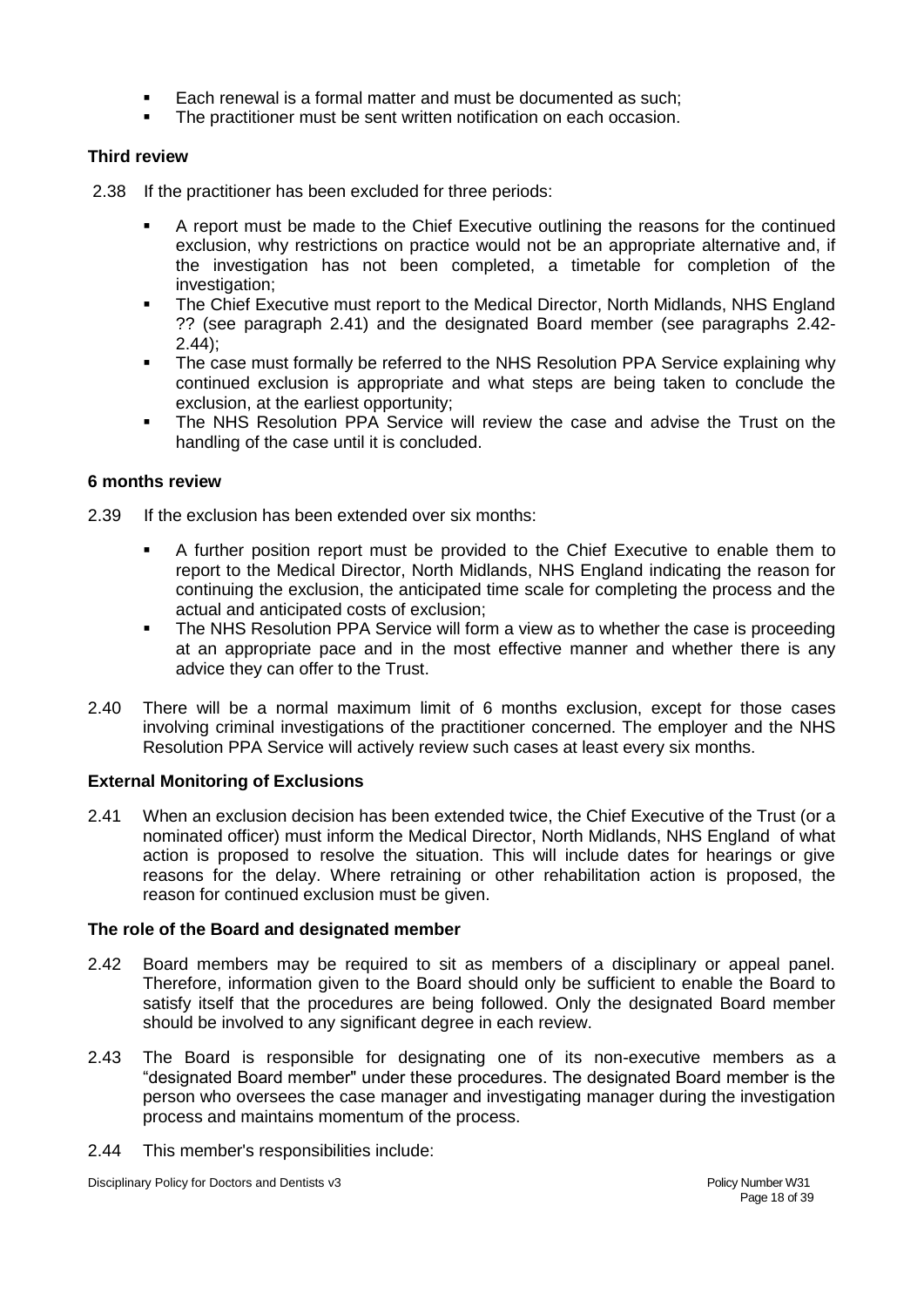- Receiving reports and reviewing the continued exclusion from work;
- Considering representations from the practitioner about his or her exclusion;
- Considering any representations about the investigation;

## **Return to Work**

- 2.45 If it is decided that the exclusion should come to an end, there must be formal arrangements for the return to work of the practitioner. It must be clear whether clinical and other responsibilities are to remain unchanged or what the duties and restrictions are to be and any monitoring arrangements to ensure patient safety. The Trust recognises that returning to work after an extended period of absence, regardless of the reason, can be challenging. Support to practitioners in these instances could include (this list is not exclusive and the return to work programme should be tailored to support the individual practitioners):-
	- Phased Return to Work for a temporary period (usually not exceeding 4 weeks). Work duties/commitments or time at work may be reduced during this period to support the individual gradually return to full contractual duties. During the period the work undertaken should gradually increase following an agreed planned approach.
	- Additional training or CPD opportunities as relevant.
	- Re-induction to departmental or Trust process or protocols.
	- Facilitated conversations with other key Trust personnel.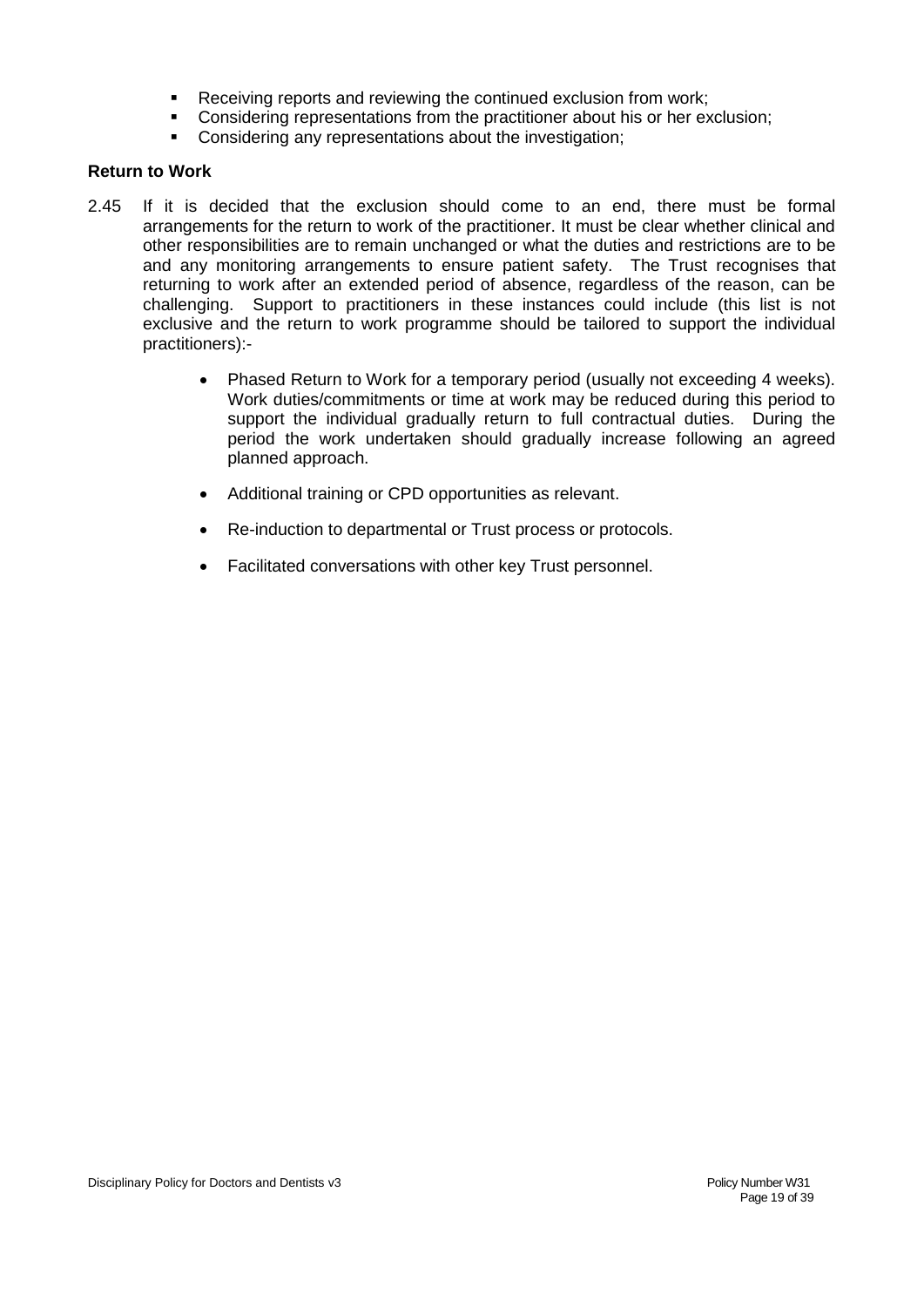## **3 CONDUCT AND DISCIPLINARY MATTERS**

## **Introduction**

- 3.1. Misconduct matters for doctors and dentists, as for all other staff groups, are dealt with under the Trust's Disciplinary Procedure (W7). However, where any concerns about the performance or conduct of a practitioner are raised, the Trust will normally contact the NHS Resolution PPA Service for advice before proceeding.
- 3.2. Where the alleged misconduct being investigated under the Disciplinary Procedure relates to matters of a professional nature, or where an investigation identifies issues of professional conduct, the case investigator must obtain appropriate independent professional advice. Similarly where a case involving issues of professional conduct proceeds to a hearing under the Trust's conduct procedures the panel must include a member who is medically qualified (in the case of doctors) or dentally qualified (in the case of dentists) and who is not currently employed by the Trust. The Trust will seek to agree the selection of the medical or dental panel member with the Chair of the Senior Medical Staff Committee.
- 3.3. The Trust will work with the relevant University to ensure that jointly agreed procedures are in place for dealing with any concerns about practitioners with honorary contracts. (This is relevant only where the Trust employs clinical academic staff).
- 3.4. Any allegation of misconduct against a doctor or dentist in recognised training grades should be considered initially as a training issue and dealt with via the educational supervisor and college or clinical tutor with close involvement of the postgraduate dean from the outset.
- 3.5. Although it is for the Trust to decide upon the most appropriate way forward having consulted Human Resources and the NHS Resolution PPA Service, the Trust will also consult with the Chair of the Senior Medical Staff Committee to determine which procedure, if any, should be followed, in the event of a dispute. The practitioner is also entitled to use the Trust's Grievances policy if they consider that the case has been incorrectly classified. Alternatively or in addition he or she may make representations to the designated board member.

## **Action when investigations identify possible criminal acts**

3.6. Where an investigation establishes a suspected serious criminal action in the UK or abroad, this will be reported to the police. The Trust investigation will only proceed in respect of those aspects of the case which are not directly related to the police investigation underway. The Trust will consult the police to establish whether an investigation into any other matters would impede their investigation. In cases of fraud, the Counter Fraud & Security Management Service will be contacted.

N.B. Where the matter has not been reported to the police, the Trust has the right to take action under the Disciplinary Procedure (W7), including dismissal.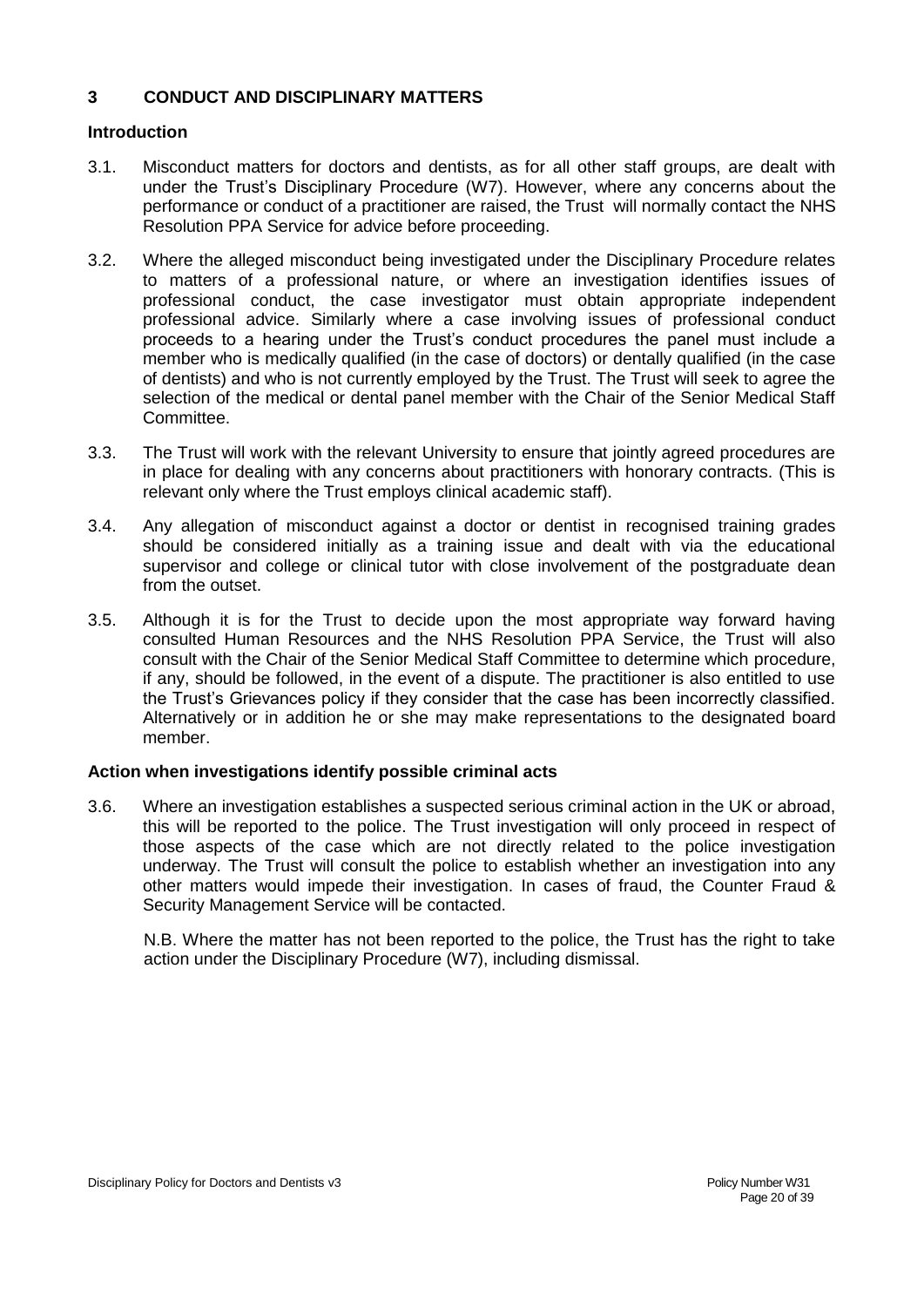#### **Cases where criminal charges are brought not connected with an investigation by the Trust**

3.7. There are some criminal offences that, if proven, could render a doctor or dentist unsuitable for employment. In all cases, the Trust, having considered the facts, will need to consider whether the employee poses a risk to patients or colleagues and whether their conduct warrants instigating an investigation and the exclusion of the practitioner. The Trust will have to give serious consideration to whether the employee can continue in their job once criminal charges have been made. Bearing in mind the presumption of innocence, the Trust will consider whether the offence, if proven, is one that makes the doctor or dentist unsuitable for their type of work and whether, pending the trial, the employee can continue in their present job, should be allocated to other duties or should be excluded from work. This will depend on the nature of the offence and advice will be sought from Human Resources. The Trust will explain the reasons for taking any such action to the practitioner concerned.

#### **Dropping of charges or no court conviction**

3.8. When the Trust has refrained from taking action pending the outcome of a court case, if the practitioner is acquitted but the Trust feels there is enough evidence to suggest a potential danger to patients, then the Trust has a public duty to take action to ensure that the individual concerned does not pose a risk to patient safety. Similarly where there are insufficient grounds for bringing charges or the court case is withdrawn there may be grounds for considering police evidence where the allegations would, if proved, constitute misconduct, bearing in mind that the evidence has not been tested in court. It must be made clear to the police that any evidence they provide and is used in the Trust's case will have to be made available to the doctor or dentist concerned. Where charges are dropped, the presumption is that the employee will be reinstated.

## **Terms of Settlement on Termination of Employment**

- 3.9. In some circumstances, terms of settlement may be agreed with a doctor or dentist if their employment is to be terminated. The following principles will be used by the Trust in such circumstances:
	- Settlement agreements must not be to the detriment of patient safety.
	- It is not acceptable to agree any settlement that precludes either appropriate investigations being carried out and reports made or referral to the appropriate regulatory body.
	- Payment will not normally be made when a member of staff's employment is terminated on disciplinary grounds or following the resignation of the member of staff.
	- Expenditure on termination payments must represent value for money. For example, the Trust should be able to defend the settlement on the basis that it could conclude the matter at less cost than other options. A clear record must be kept, setting out the calculations, assumptions and rationale of all decisions taken, to show that the Trust or authority has taken into account all relevant factors, including legal advice. The audit trail must also show that the matter has been considered and approved by the Remuneration Committee. It must also be able to stand up to district auditor and public scrutiny.
	- Offers of compensation, as an inducement to secure the voluntary resignation of an individual, must not be used as an alternative to the disciplinary process.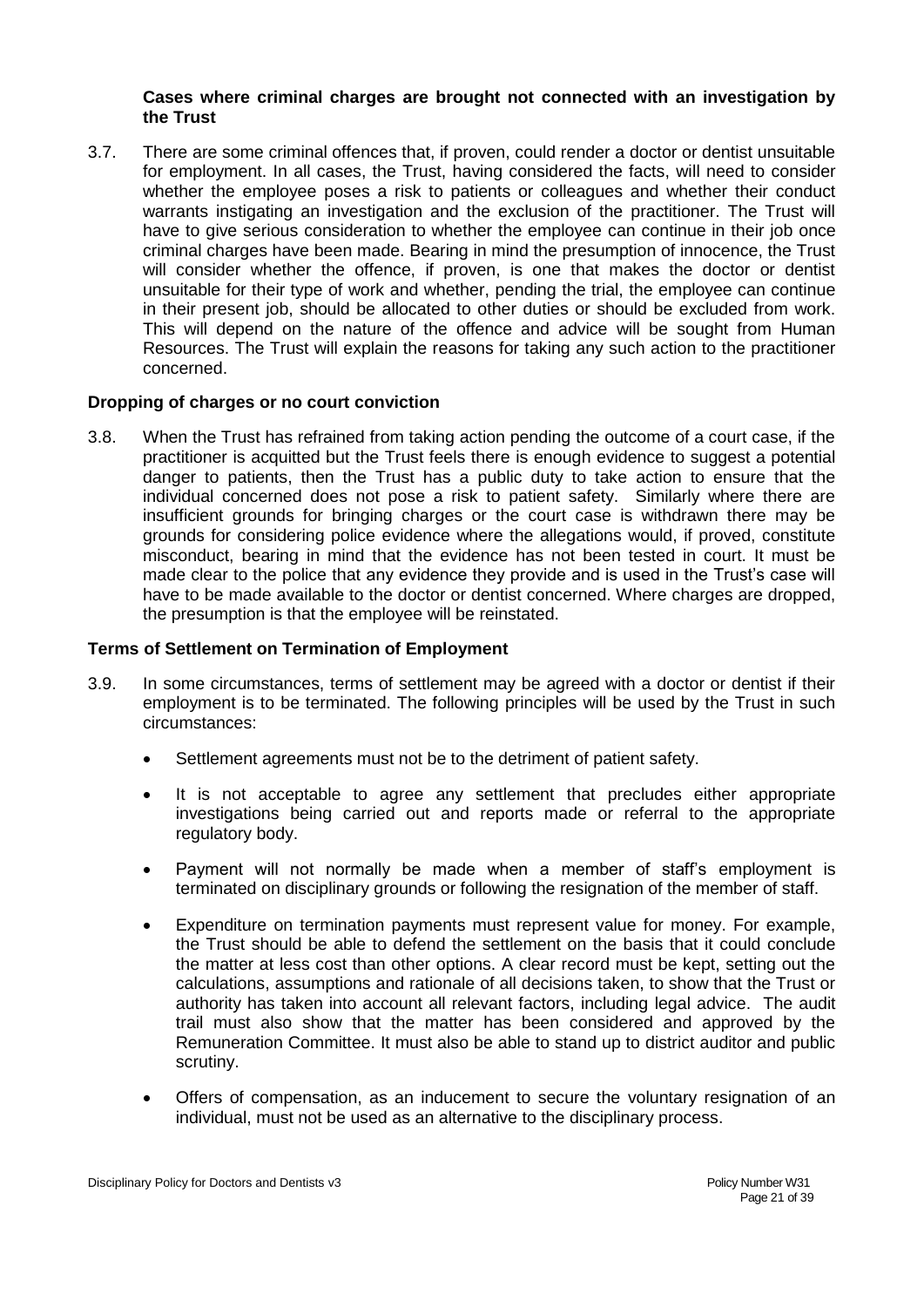- All job references must be accurate, realistic and comprehensive and under no circumstance may they be misleading.
- Where a termination settlement is agreed, details may be confirmed in a Settlement Agreement that should set out what each party may say in public or write about the settlement. The Settlement Agreement is for the protection of each party, but it must not include clauses intended to cover up inappropriate behaviour or inadequate services and should not include the provision of an open reference. For the purposes of this paragraph, an open reference is one that is prepared in advance of a request by a prospective employer.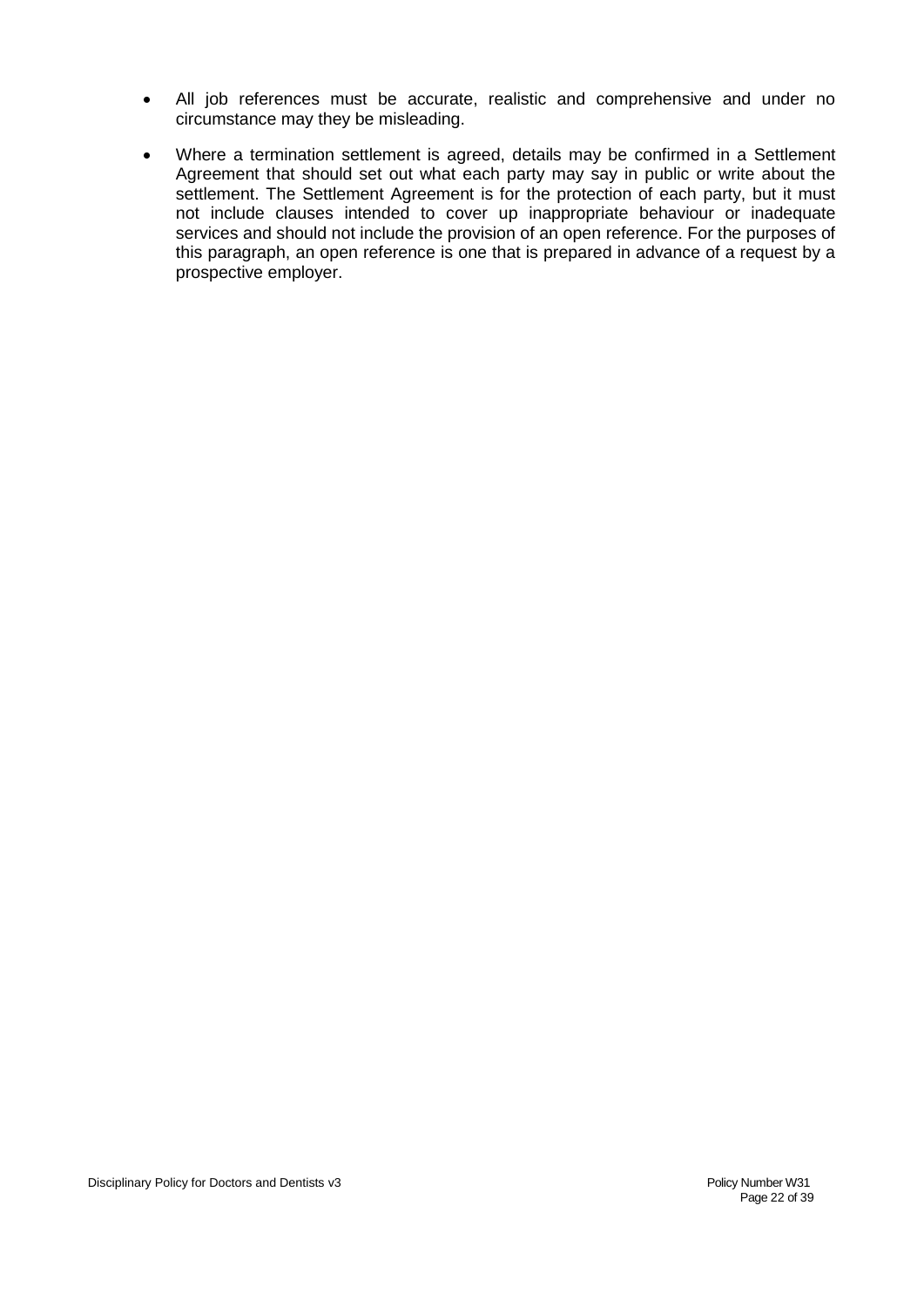## **4. PROCEDURE FOR DEALING WITH ISSUES OF CAPABILITY**

#### **Introduction and General Principles**

- 4.1. There will be occasions where the Trust considers that there has been a clear failure by an individual to deliver an adequate standard of care, or standard of management, through lack of knowledge, ability or consistently poor performance. These are described as capability issues. Matters that should be described and dealt with as misconduct issues are covered in section 3 of this procedure.
- 4.2. Concerns about the capability of a doctor or dentist may arise from a single incident or a series of events, reports or poor clinical outcomes. Advice from the NHS Resolution PPA Service will help the Trust to come to a decision on whether the matter raises questions about the practitioner's capability as an individual (health problems, behavioural difficulties or lack of clinical competence) or whether there are other matters that need to be addressed. If the concerns about capability cannot be resolved routinely by management, **the matter must be referred to the NHS Resolution PPA Service before the matter can be considered by a capability panel** (unless the practitioner refuses to have his or her case referred). The Trust will also involve the NHS Resolution PPA Service in all other potential disciplinary cases.
- 4.3. Matters which fall under the capability procedures set out in this section include:
	- Out of date clinical practice;
	- **Inappropriate clinical practice arising from a lack of knowledge or skills that puts** patients at risk;
	- Incompetent clinical practice;
	- Inability to communicate effectively;
	- Inappropriate delegation of clinical responsibility;<br>Inadequate supervision of delegated clinical tasks
	- Inadequate supervision of delegated clinical tasks;
	- **Ineffective clinical team working skills.**

This is not an exhaustive list.

- 4.4. Wherever possible, the Trust will aim to resolve issues of capability (including clinical competence and health) through ongoing assessment and support. Early identification of problems is essential to reduce the risk of serious harm to patients. The NHS Resolution PPA Service will be consulted for advice to support the remediation of a doctor or dentist.
- 4.5. Any concerns about capability relating to a doctor or dentist in recognised training grades should be considered initially as a training issue and dealt with via the educational supervisor and college or clinical tutor, with close involvement of the Deanery from the outset.

#### **How to proceed where conduct and capability issues involved**

4.6. It is inevitable that some cases will cover conduct and capability issues. It is recognised that these cases can be complex and difficult to manage. If a case covers more than one category of problem, they should usually be combined under a capability hearing although there may be occasions where it is necessary to pursue a conduct issue separately. Although it is for the Trust to decide upon the most appropriate way forward having consulted the NHS Resolution PPA Service and the Workforce Director (or nominated deputy), The Trust will also consult with the Chair of the Senior Medical Staff Committee to determine which procedure, if any, should be followed, in the event of a dispute. The practitioner is entitled to use the Trust's Grievance Policy if they consider that the case has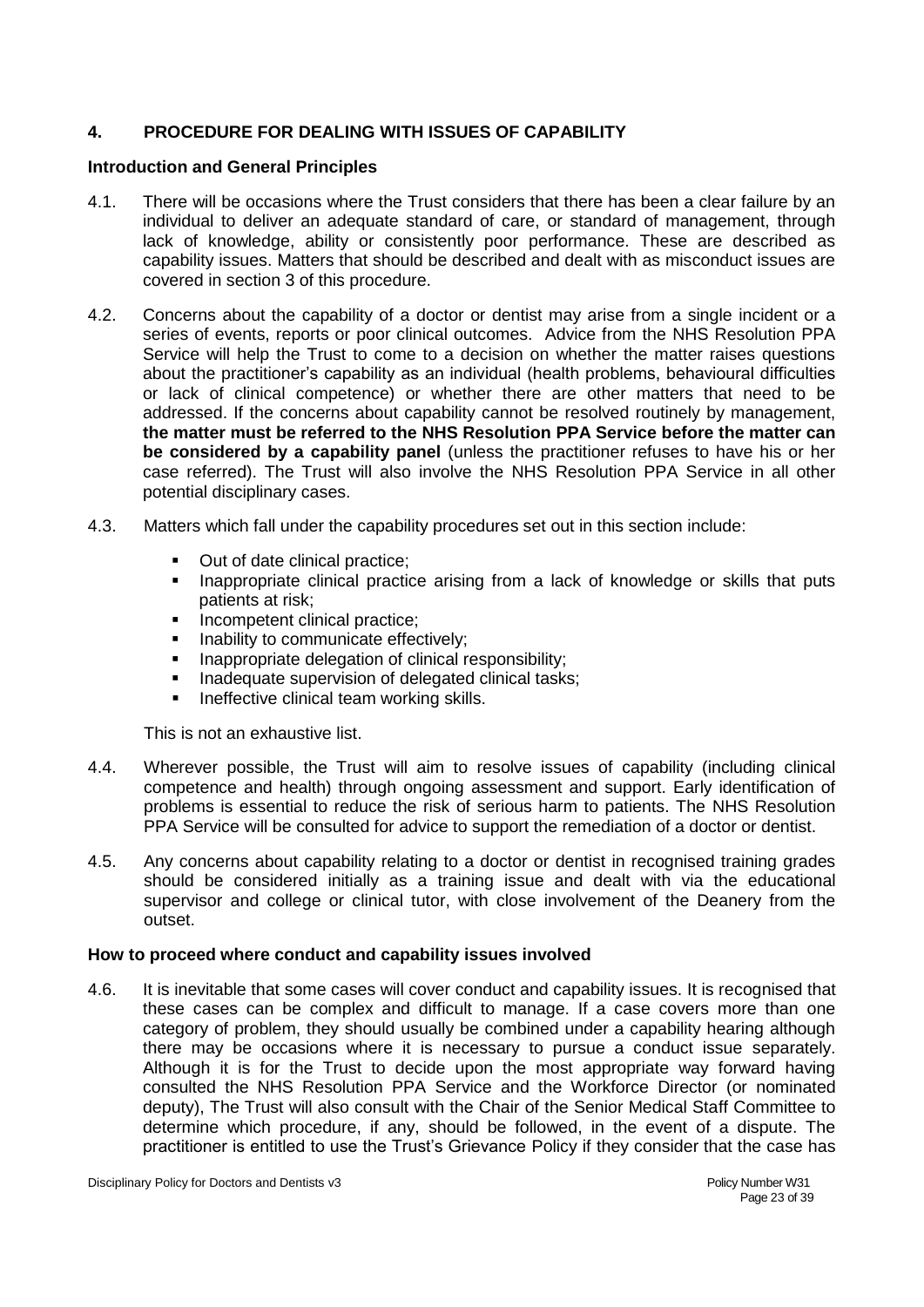been incorrectly classified. Alternatively or in addition he or she may make representations to the designated board member.

#### **Duties of Employers**

- 4.7. The Trust will work with the relevant University to ensure that jointly agreed procedures are in place for dealing with any concerns about practitioners with honorary contracts. (This is relevant where the Trust employs clinical academic staff.)
- 4.8. The procedures set out below are designed to cover issues where a doctor's or dentist's *capability* to practise is in question. Prior to instigating these procedures, the Trust will consider the scope for resolving the issue through counselling or retraining and should take advice from the NHS Resolution PPA Service.
- 4.9. Capability may be affected by ill health and this will be considered in any investigation. Arrangements for handling concerns about a practitioner's health are described in section 5 of this policy. The Trust will follow its Managing Sickness Absence Policy for dealing with ill health – including obtaining advice, usually from a consultant Occupational Health Physician.
- 4.10. The Trust will ensure that investigations and capability procedures are conducted in a way that does not discriminate on the grounds of race, gender, disability or indeed on other grounds.
- 4.11. The Trust will ensure that managers and case investigators receive appropriate and effective training in the operation of this policy. Case Investigators must be suitably impartial and have a suitable knowledge and skill base to undertake the investigation. In limited circumstances a case investigator may be appointed from the same department where this is beneficial to the investigation and the practitioner is in agreement. If the practitioner has any concerns regarding the appointment of a case manager or case investigator they must raise these at the earliest opportunity setting out their reasons for concern. Those undertaking investigations or sitting on capability or appeals panels must have had formal equal opportunities training before undertaking such duties. The Trust Board will agree what training staff and Board members must have completed before they can take a part in these proceedings.

#### **The pre-hearing process**

- 4.12. When a report of the Trust investigation under section 1 of this policy has been received, the case manager must give the practitioner the opportunity to comment in writing on the factual content of the report produced by the case investigator. Comments in writing from the practitioner, including any mitigation, must normally be submitted to the case manager within 10 working days of the date of receipt of the request for comments. In exceptional circumstances, for example in complex cases or due to annual leave, the deadline for comments from the practitioner should be extended.
- 4.13. The case manager should decide what further action is necessary, taking into account the findings of the report, any comments that the practitioner has made and the advice of the NHS Resolution PPA Service. The case manager will need to consider urgently:
	- Whether action under Part 2 of the procedure is necessary to exclude the practitioner; or
	- To place temporary restrictions on their clinical duties.

The case manager will also need to consider with appropriate input from the Medical Director (or nominated deputy) and the Workforce Director (or nominated deputy) whether the issues of capability can be resolved through local action (such as retraining,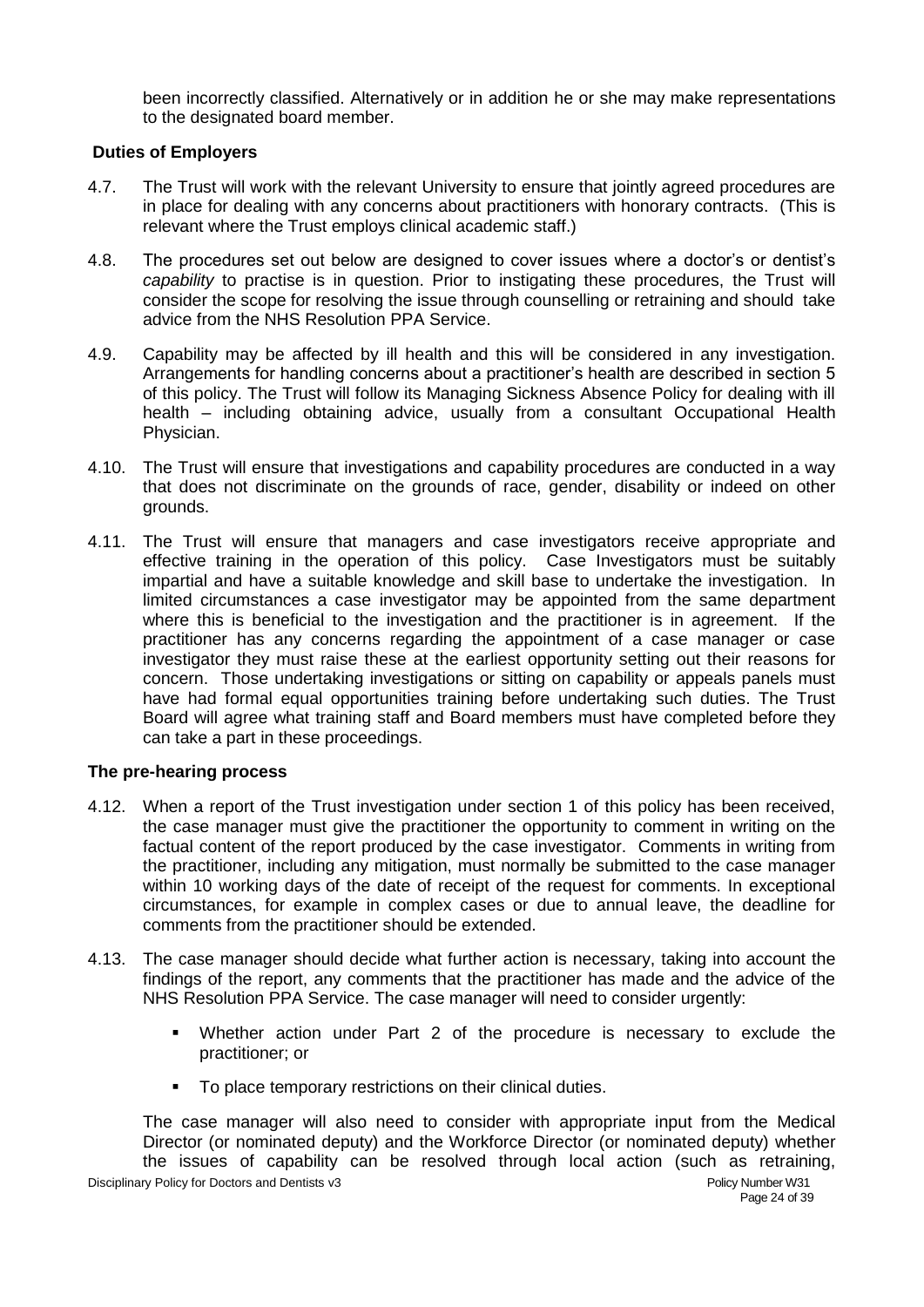counselling, performance review). If this action is not practicable for any reason the matter must be referred to the NHS Resolution PPA Service for it to consider whether an assessment should be carried out and to provide assistance in drawing up an action plan. The case manager will inform the practitioner concerned of the decision immediately and normally within 10 working days of receiving the practitioner's comments.

- 4.14. The NHS Resolution PPA Service will assist the Trust in drawing up an action plan designed to enable the practitioner to remedy any lack of capability that has been identified during the assessment. The Trust must facilitate the agreed action plan (which has to be agreed by the Trust and the practitioner before it can be actioned). There may be occasions when a case has been considered by the NHS Resolution PPA Service, but the advice of its assessment panel is that the practitioner's performance is so fundamentally flawed that no educational and/or organisational action plan has a realistic chance of success. In these circumstances, the case manager must make a decision, based upon the completed investigation report and informed by the NHS Resolution PPA Service advice, whether the case should be determined under the capability procedure. If so, a panel hearing will be necessary.
- 4.15. If the practitioner does not agree to the case being referred to the NHS Resolution PPA Service, a panel hearing will normally be necessary.
- 4.16. If a capability hearing is to be held, the following procedure will be followed beforehand:
	- The case manager must notify the practitioner in writing of the decision to arrange a capability hearing. This notification should be made at least 20 working days before the hearing and include details of the allegations and the arrangements for proceeding including the practitioner's rights to be accompanied and copies of any documentation and/or evidence that will be made available to the capability panel. This period will give the practitioner sufficient notice to allow them to arrange for a companion to accompany them to the hearing if they so choose;
	- All parties must exchange any documentation, including witness statements, on which they wish to rely in the proceedings no later than 10 working days before the hearing. In the event of late evidence being presented, the Trust should consider whether a new date should be set for the hearing;
	- Should either party request a postponement to the hearing the case manager is responsible for ensuring that a reasonable response is made and that time extensions to the process are kept to a minimum. The Trust retains the right, after a reasonable period (not normally (national) less than 30 working days), to proceed with the hearing in the practitioner's absence, although the Trust will act reasonably in deciding to do so, taking into account any comments made by the practitioner;
	- Should the practitioner's ill health prevent the hearing taking place the Trust will implement its usual absence procedures and involve the Occupational Health Department as necessary;
	- Witnesses who have made written statements at the inquiry stage may, but will not necessarily, be required to attend the capability hearing*.* Following representations from either side contesting a witness statement which is to be relied upon in the hearing, the Chairman will invite the witness to attend. The Chairman cannot require anyone other than an employee to attend*.* However, if evidence is contested and the witness is unable or unwilling to attend, the panel should, in accordance with the national guidance, reduce the weight given to the evidence as there will not be the opportunity to challenge it properly. A final list of witnesses to be called must be given to both parties not less than two working days in advance of the hearing;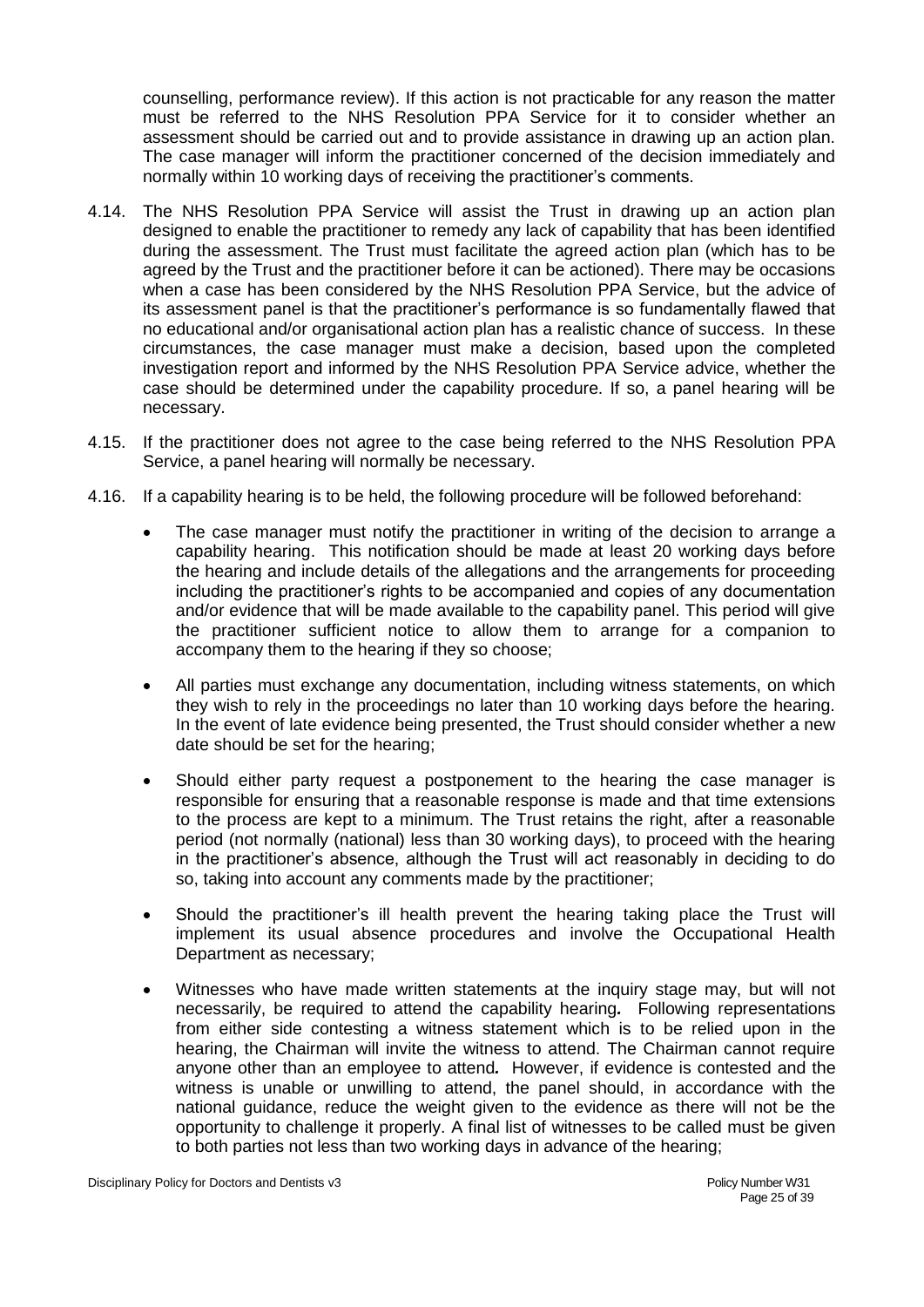If witnesses who are required to attend the hearing choose to be accompanied, the accompanying person cannot participate in the hearing.

## **The hearing framework**

- 4.17. The capability hearing will normally be chaired by an Executive Director of the Trust. The panel should comprise a total of 3 people, normally 2 members of the Trust Board, or senior staff appointed by the Board for the purpose of the hearing. At least one member of the panel must be a medical or dental practitioner who is not employed by the Trust. The Trust will agree the external medical or dental member with the Chair of the Senior Medical Staff Committee.
- 4.18. No member of the panel or advisers to the panel should have been previously involved in carrying out the investigation. (In the case of clinical academics a further panel member may be appointed in accordance with any protocol agreed between the Trust and the university.)
- 4.19. Arrangements must be made for the panel to be advised by:
	- A senior member of staff from Human Resources, and
	- A senior clinician from the same or similar clinical specialty as the practitioner concerned, but from another NHS employer.
	- (A representative of a university if provided for in any protocol as mentioned in paragraph 4.18.)

It is important that the panel is aware of the typical standard of competence required of the grade of doctor in question. If for any reason the senior clinician is unable to advise on the appropriate level of competence, a doctor from another NHS employer in the same grade as the practitioner in question should be asked to provide advice.

4.20. It is for the Trust to decide on the membership of the panel. The practitioner may raise an objection to the choice of any panel member within 5 working days of notification. The Trust should review the situation and take reasonable measures to ensure that the membership of the panel is acceptable to the practitioner. It may be necessary to postpone the hearing while this matter is resolved. The Trust must provide the practitioner with the reasons for reaching its decision in writing before the hearing can take place.

#### **Representation at capability hearings**

- 4.21. The hearing is not a court of law. The practitioner will be given every reasonable opportunity to present his or her case, although the hearing should not be conducted in a legalistic or excessively formal manner.
- 4.22. The practitioner may be represented in the process by a friend, partner or spouse, colleague, or a representative who may be from or retained by a trade union or defence organisation. Such a representative may be legally qualified but they will not be representing the practitioner formally in a legal capacity. The representative will be entitled to present a case on behalf of the practitioner, address the panel and question the management case and any witness evidence.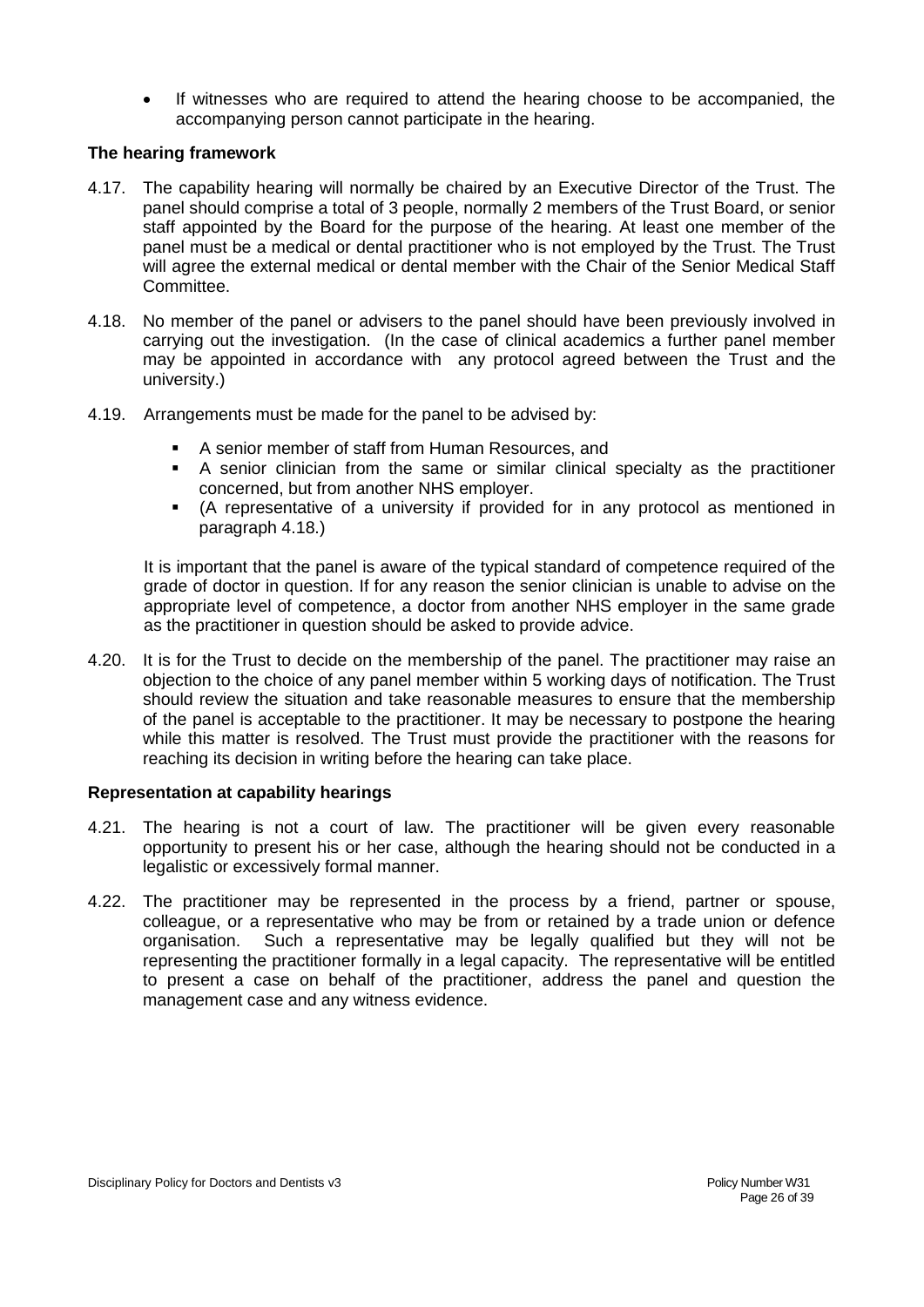#### **Conduct of the capability hearing**

- 4.23. The hearing should be conducted as follows:
	- The panel and its advisers (see paragraph 4.18), the practitioner, his or her representative and the Case Manager will be present at all times during the hearing. Witnesses will be admitted only to give their evidence and answer questions and will then retire;
	- The Chairman of the panel will be responsible for the proper conduct of the proceedings. The Chairman should introduce all persons present and announce which witnesses are available to attend the hearing;
	- The procedure for dealing with any witnesses attending the hearing shall be the same and shall reflect the following:
		- The witness to confirm any written statement and give any supplementary evidence;
		- The side calling the witness can question the witness;
		- The other side can then question the witness;
		- The panel may question the witness;
		- The side which called the witness may seek to clarify any points which have arisen during questioning but may not at this point raise new evidence.
- 4.24. The order of presentation shall be:
	- The Case Manager presents the management case including calling any witnesses. The above procedure for dealing with witnesses shall be undertaken for each witness in turn, at the end of which each witness shall be allowed to leave;
	- The Chairman shall invite the Case Manager to clarify any matters arising from the management case on which the panel requires further clarification.
	- The practitioner and/or their representative shall present the practitioner's case, calling any witnesses. The above procedure for dealing with witnesses shall be undertaken for each witness in turn, at the end of which each witness shall be allowed to leave;
	- The Chairman shall invite the practitioner and/or representative to clarify any matters arising from the practitioner's case on which the panel requires further clarification;
	- The Chairman shall invite the Case Manager to make a brief closing statement summarising the key points of the case;
	- The Chairman shall invite the practitioner and/or representative to make a brief closing statement summarising the key points of the practitioner's case. Where appropriate this statement may also introduce any grounds for mitigation;
	- The panel shall then retire to consider its decision.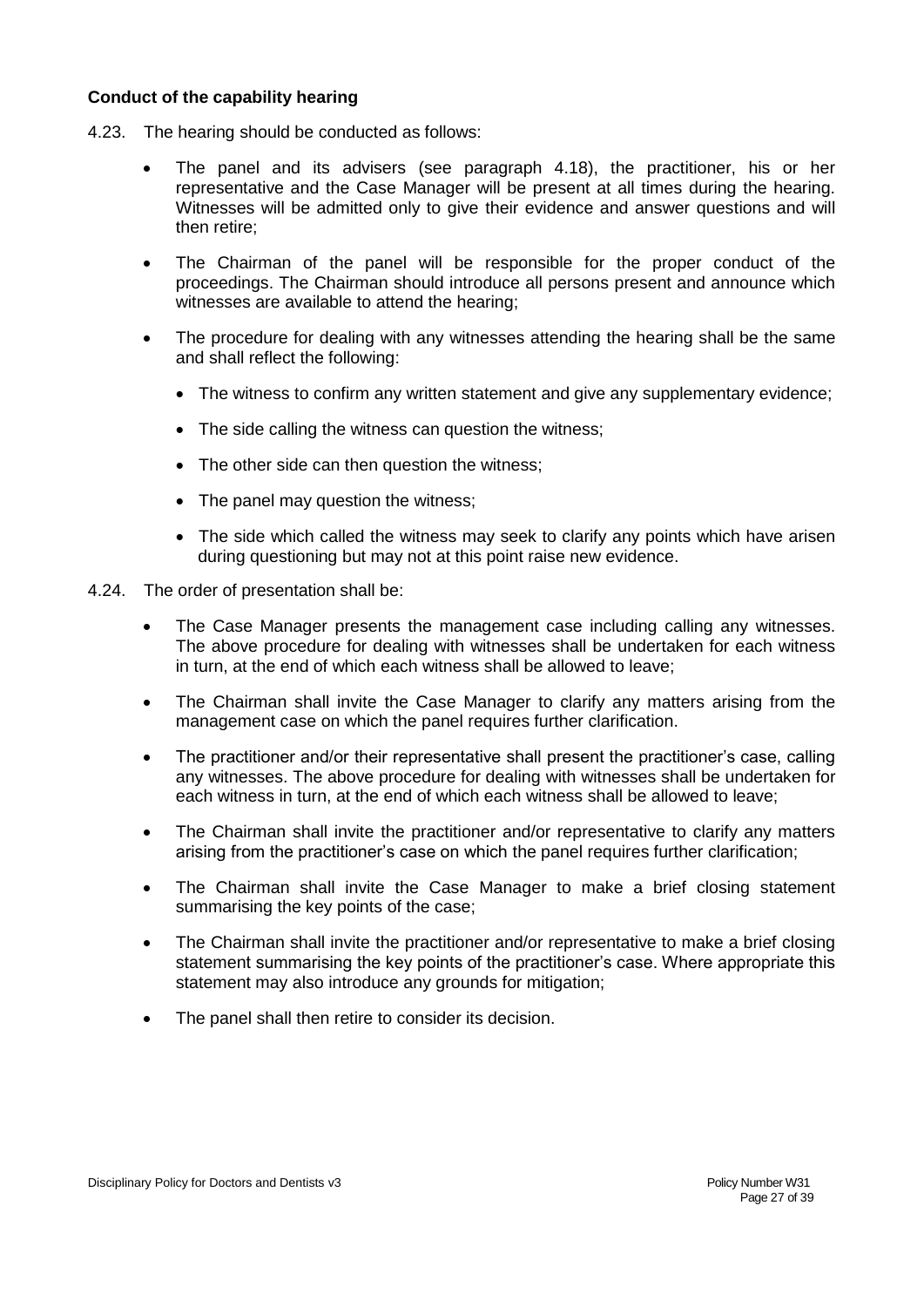#### **Decisions**

- 4.25. The panel will have the power to make a range of decisions including the following:
	- No action required;
	- Oral agreement that there must be an improvement in clinical performance within a specified time scale with a written statement of what is required and how it might be achieved [stays on the employee's record for 6 months];
	- Written warning that there must be an improvement in clinical performance within a specified time scale with a statement of what is required and how it might be achieved [stays on the employees' record for 1 year];
	- Final written warning that there must be an improvement in clinical performance within a specified time scale with a statement of what is required and how it might be achieved [stays on the employee's record for 1 year];
	- Termination of contract.

It is also reasonable for the panel to make comments and recommendations on issues other than the competence of the practitioner, where these issues are relevant to the case. For example, there may be matters around the systems and procedures operated by the Trust that the panel wishes to comment upon.

- 4.26. A record of oral agreements and written warnings should be kept on the practitioner's personnel file but will be removed following the specified period.
- 4.27. The decision of the panel will be communicated to the parties as soon as possible and normally within 5 working days of the hearing. Because of the complexities of the issues under deliberation and the need for detailed consideration, the parties should not necessarily expect a decision on the day of the hearing.
- 4.28. The decision must be confirmed in writing to the practitioner. This notification must include reasons for the decision, clarification of the practitioner's right of appeal and notification of any intent to make a referral to the GMC/GDC or any other external/professional body.

#### **Appeals in Capability Cases**

- 4.29 The appeals procedure provides a mechanism for practitioners who disagree with the outcome of a decision to have an opportunity for the case to be reviewed. The appeal panel will need to establish whether the Trust's procedures have been adhered to and that the panel in arriving at their decision acted fairly and reasonably based on:
	- A fair and thorough investigation of the issue;
	- Sufficient evidence arising from the investigation or assessment on which to base the decision;
	- Whether in the circumstances the decision was fair and reasonable, and commensurate with the evidence heard.

It can also hear new evidence submitted by the practitioner and consider whether it might have significantly altered the decision of the original hearing. The appeal panel, however, should not rehear the case in its entirety (but in certain circumstances it may order a new hearing see 4.32).

4.30. A dismissed practitioner will potentially be able to take their case to an Employment Tribunal where the reasonableness of the Trust's actions can be tested.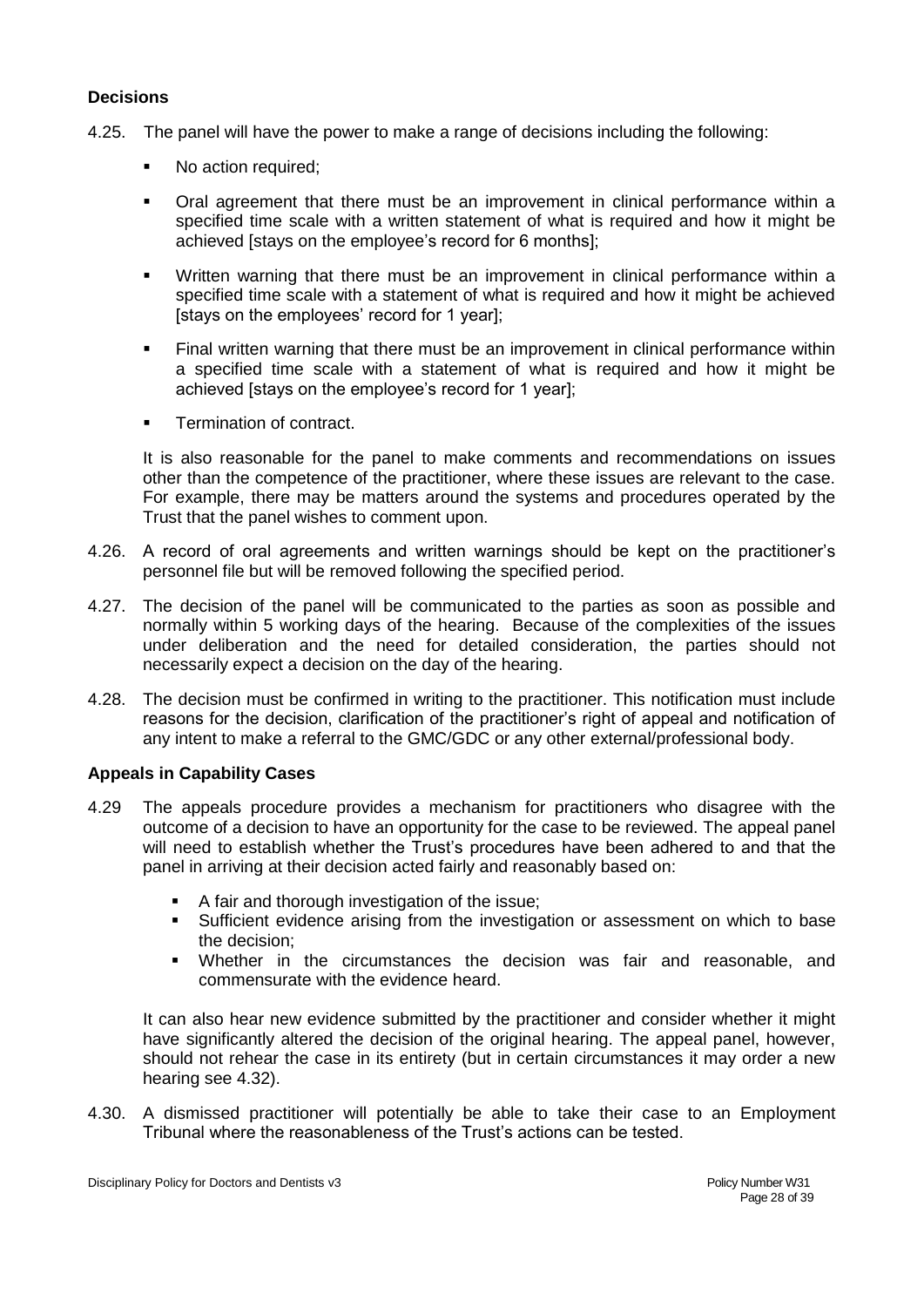#### **The appeal process**

- 4.31. The predominant purpose of the appeal is to ensure that a fair hearing was given to the original case and a fair and reasonable decision reached by the hearing panel. The appeal panel has the power to confirm or vary the decision made at the capability hearing, or order that the case is reheard. Where it is clear in the course of the appeal hearing that the proper procedures have not been followed and the appeal panel determines that the case needs to be fully re-heard, the Chairman of the panel shall have the power to instruct a new capability hearing.
- 4.32. Where the appeal is against dismissal, the practitioner should not be paid during the period of appeal, if it is heard after the date of termination of employment. Should the appeal be upheld, the practitioner should be reinstated and must be paid backdated to the date of termination of employment. Where the decision is to rehear the case, the practitioner should also be reinstated, subject to any conditions or restrictions in place at the time of the original hearing, and paid backdated to the date of termination of employment.

#### **The appeal panel**

- 4.33. The panel should consist of three members. The members of appeal panel must not have had any previous direct involvement in the matters that are the subject of the appeal, for example they must not have acted as the designated board member. These members will be:
	- An independent member (trained in legal aspects of appeals) from an approved pool. This person will be appointed from the national list held by NHS Employers for this purpose (see Appendix A). This person is designated Chairman;
	- The Chairman (or other non-executive director) of the Trust who must have the appropriate training for hearing an appeal;
	- A medically qualified member (or dentally qualified if appropriate) who is not employed by the Trust who must also have the appropriate training for hearing an appeal. The Trust will agree the external medical or dental member with the Chair of the Senior Medical Staff Committee.
	- (In the case of clinical academics a further panel member may be appointed in accordance with any protocol agreed between the employer and the university.)
- 4.34. The panel should call on others to provide specialist advice. This should normally include:
	- A consultant from the same specialty or subspecialty as the appellant, but from another NHS employer. Where the case involves a dentist this may be a consultant or an appropriate senior practitioner;
	- A senior human resources specialist who may be from another NHS organisation.

It is important that the panel is aware of the typical standard of competence required of the grade of doctor in question. If for any reason the senior clinician is unable to advise on the appropriate level of competence, a doctor from another NHS employer in the same grade as the practitioner in question should be asked to provide advice.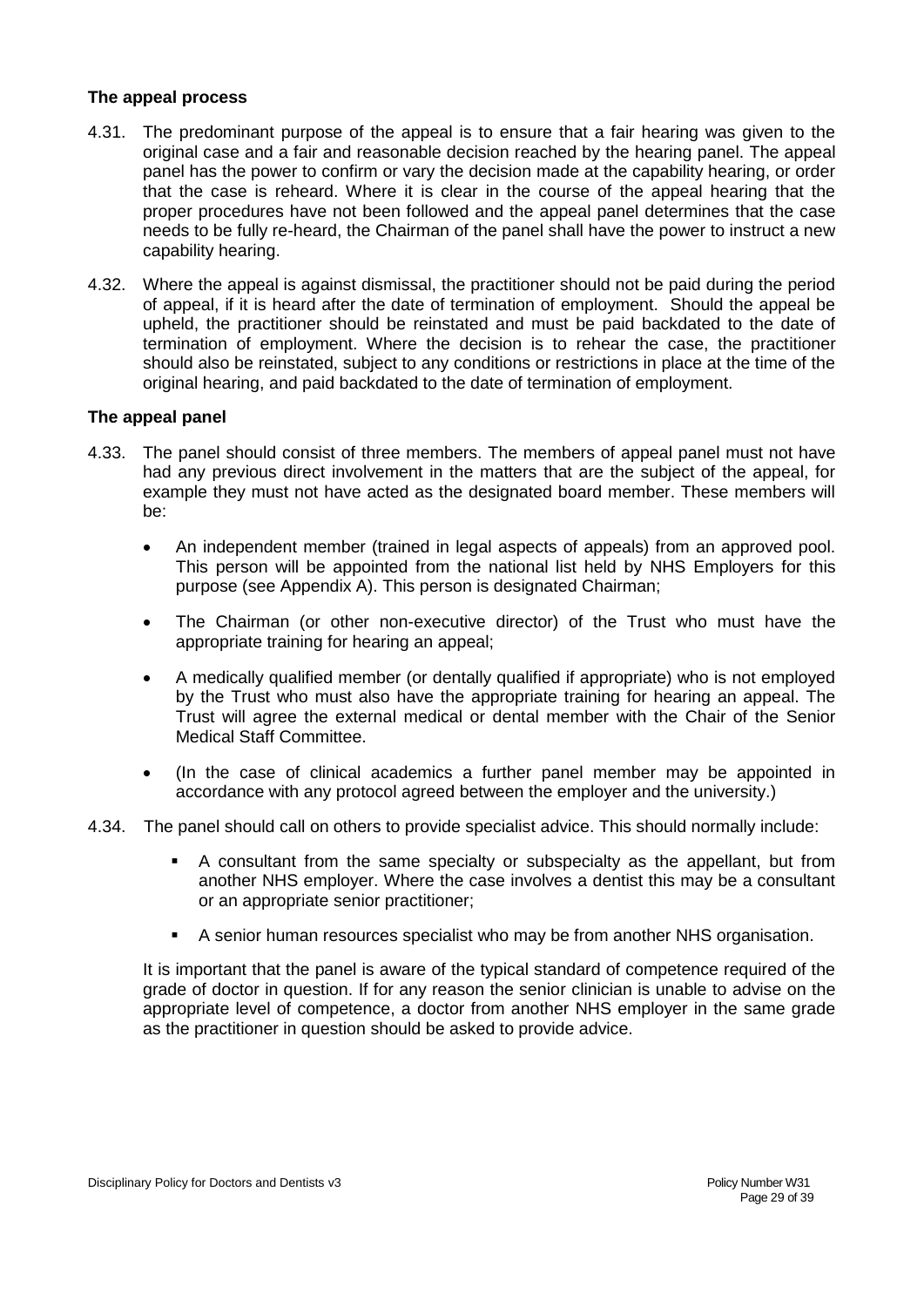- 4.35. The Trust should make the arrangements for the panel and notify the appellant as soon as possible and in any event within the recommended timetable in paragraph 4.37. The Trust will make every effort to ensure that the panel members are acceptable to the appellant. The practitioner may raise an objection to the choice of any panel member within 5 working days of notification. Where an objection is received, the Trust will note the appellant's reasons and review the situation. It may be necessary to postpone the hearing while this matter is resolved. If the appellant's objections do not result in a change,, the Trust will provide him or her with the reasons for reaching its decision in writing before the hearing takes place.
- 4.36. It is in the interests of all concerned that appeals are heard speedily and as soon as possible after the original capability hearing. The following timetable will apply in all cases:
	- $\circ$  Appeal by written statement to be submitted to the designated appeal point (normally the Workforce Director) within 25 working days of the date of the written confirmation of the original decision;
	- Hearing to take place within 25 working days of date of lodging appeal;
	- Decision reported to the appellant and the Trust within 5 working days of the conclusion of the hearing.
- 4.37. The timetable should be agreed between the Trust and the appellant and thereafter varied only by mutual agreement. The case manager should be informed and is responsible for ensuring that extensions are absolutely necessary and kept to a minimum.

#### **Powers of the appeal panel**

- 4.38. The appeal panel has the right to call witnesses of its own volition, but must notify both parties at least 10 working days in advance of the hearing and provide them with a written statement from any such witness at the same time.
- 4.39. Exceptionally, where during the course of the hearing the appeal panel determines that it needs to hear the evidence of a witness not called by either party, then it shall have the power to adjourn the hearing to allow for a written statement to be obtained from the witness and made available to both parties before the hearing reassembles.
- 4.40. If, during the course of the hearing, the appeal panel determines that new evidence needs to be presented, it should consider whether an adjournment is appropriate. Much will depend on the weight of the new evidence and its relevance. The appeal panel has the power to determine whether to consider the new evidence as relevant to the appeal, or whether the case should be reheard, on the basis of the new evidence, by a capability hearing panel.

#### **Conduct of appeal hearing**

- 4.41. All parties should have all documents, including witness statements, from the previous capability hearing together with any new evidence.
- 4.42. The practitioner may be represented in the process by a friend, partner or spouse, colleague or a representative who may be from or retained by a trade union or defence organisation. Such a representative may be legally qualified but they will not be representing the practitioner formally in a legal capacity. The representative will be entitled to present a case on behalf of the practitioner, address the panel and question the management case and any written evidence.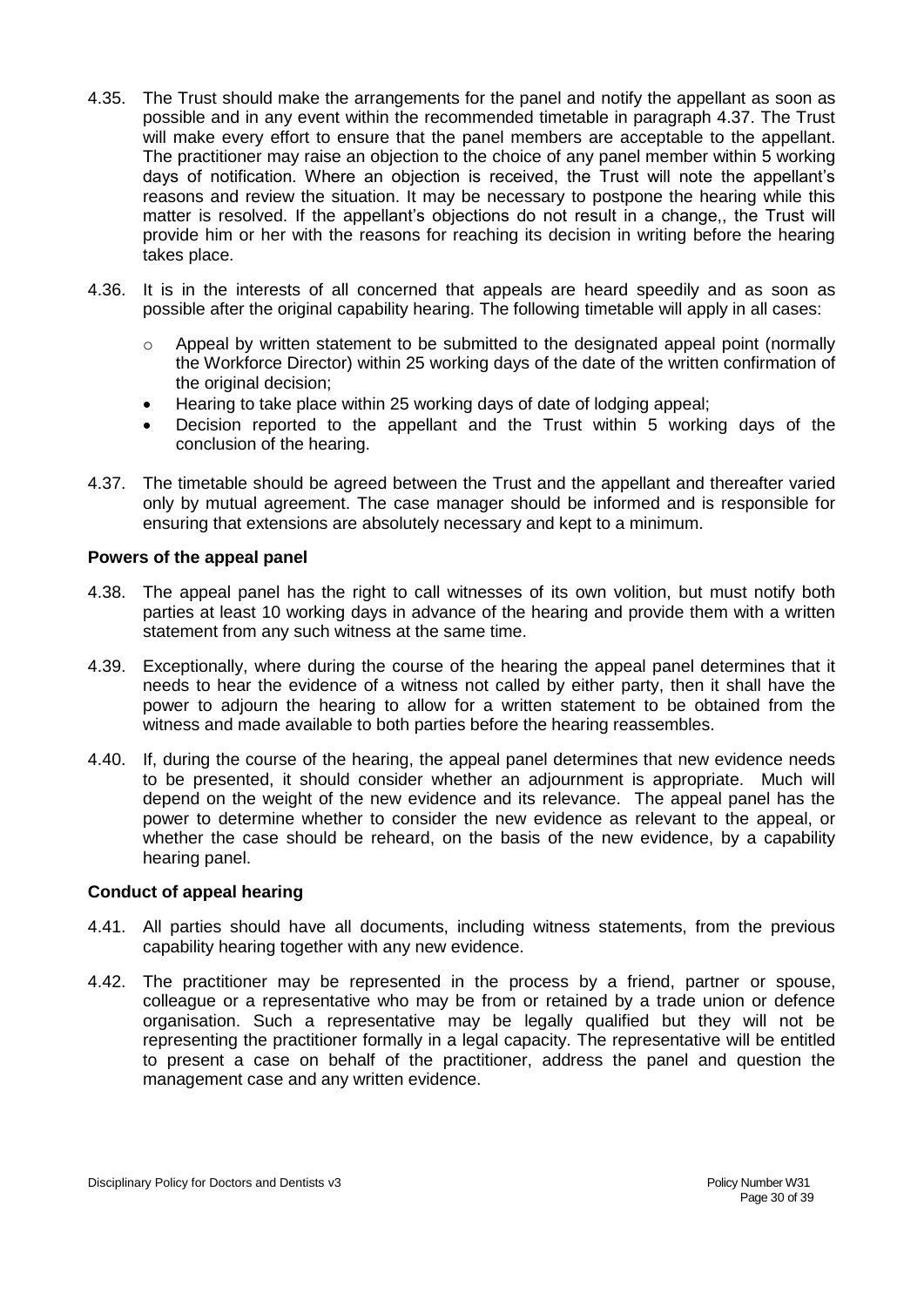- 4.43. Both parties will present full statements of fact to the appeal panel and will be subject to questioning by either party, as well as the panel. When all the evidence has been presented, both parties shall briefly sum up. At this stage, no new information can be introduced. The appellant (or his/her companion) can at this stage make a statement in mitigation.
- 4.44. The panel, after receiving the views of both parties, shall consider and make its decision in private.

#### **Decision**

4.45. The decision of the appeal panel shall be made in writing to the appellant and shall be copied to the Trust's Case Manager such that it is received within 5 working days of the conclusion of the hearing. The decision of the appeal panel is final and binding. There shall be no correspondence on the decision of the panel, except and unless clarification is required on what has been decided (but not on the merits of the case), in which case it should be sought in writing from the Chairman of the appeal panel.

#### **Action following hearing**

4.46. Records must be kept, including a report detailing the capability issues, the practitioner's defence or mitigation, the action taken and the reasons for it. These records must be kept confidential and retained in accordance with the capability procedure and the General Data Protection Regulations 2018. These records need to be made available to those with a legitimate call upon them, such as the practitioner, the Regulatory Body, or in response to a Direction from an Employment Tribunal.

#### **Termination of Employment with Performance Issue Unresolved**

- 4.47. Where an employee leaves employment before disciplinary procedures have been completed, any outstanding disciplinary investigation will be concluded and capability proceedings will be completed wherever possible, whatever the personal circumstances of the practitioner.
- 4.48. Where employment ends before investigation or proceedings have been concluded, every reasonable effort will be made to ensure the former employee remains involved in the process. If contact with the employee has been lost, the Trust will invite them to attend any hearing by writing to both their last known home address and their registered address (the two will often be the same). The Trust will make a judgement, based on the evidence available, as to whether the allegations about the practitioner's capability are upheld. If the allegations are upheld, the Trust will take appropriate action, such as requesting the issue of a Healthcare Professional Alert Notice (HPAN)and referral to the professional regulatory body, referral to the police, or the Protection of Children Act List (held by the Department for Education and Skills).
- 4.49. If an excluded employee or an employee facing capability proceedings becomes ill, they will be subject to the Trust's Managing Sickness Absence policy. The sickness absence procedures take precedence over the capability procedures and the Trust will take reasonable steps to give the employee time to recover and attend any hearing. Where the employee's illness exceeds 4 weeks, they must be referred to the Occupational Health Service. The Occupational Health Service will advise the Trust on the expected duration of the illness and any consequences it may have for the capability process and will also be able to advise on the employee's capacity for future work, as a result of which the Trust may wish to consider retirement on health grounds. Should employment be terminated as a result of ill health, the investigation should still be taken to a conclusion and the Trust form a judgement as to whether the allegations are upheld.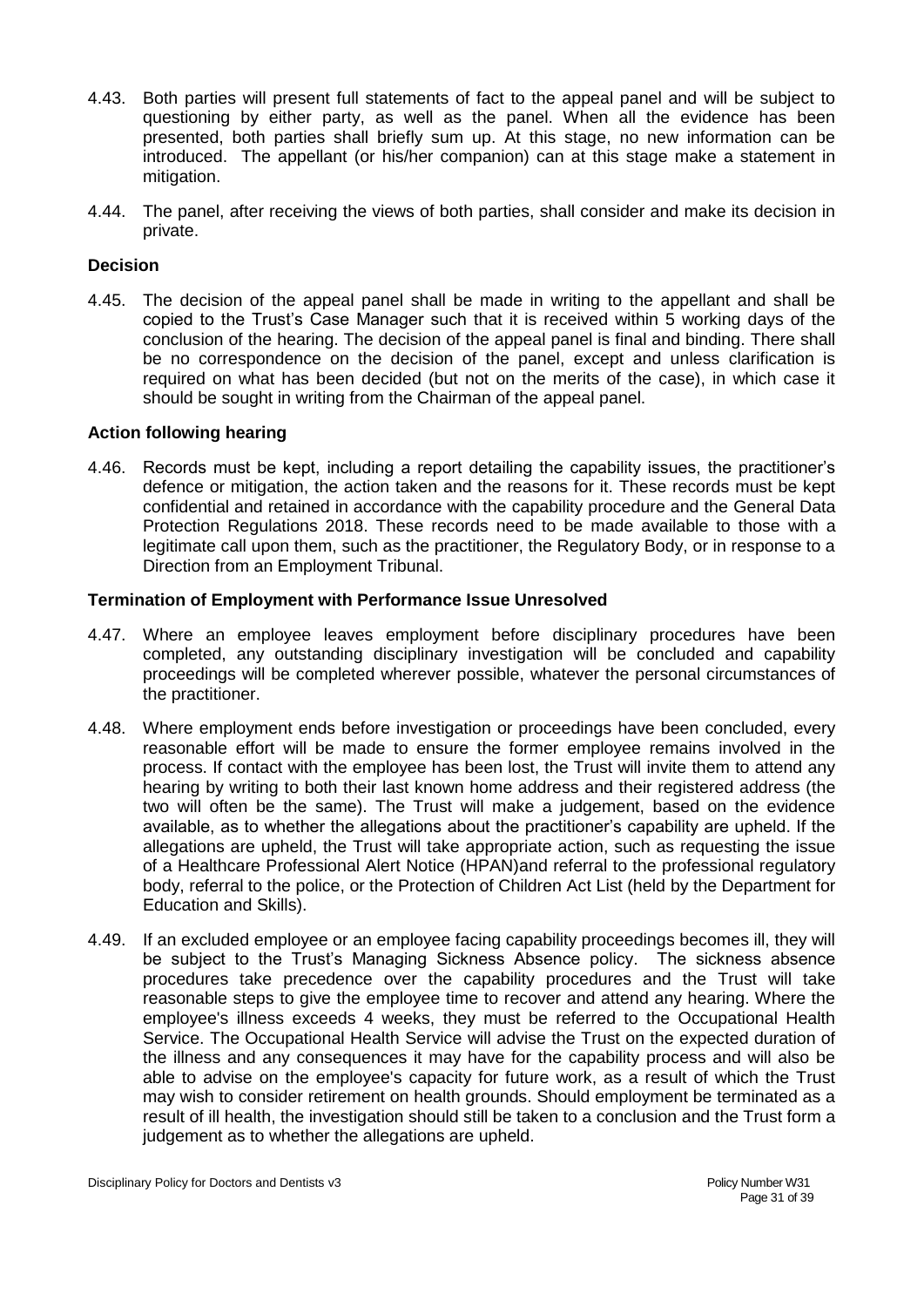- 4.50. If, in exceptional circumstances, a hearing proceeds in the absence of the practitioner, for reasons of ill-health, the practitioner will have the opportunity to submit written submissions and/or have a representative attend in his or her absence.
- 4.51. Where a case involves allegations of abuse against a child reference should be made to national guidance including the Working Together to Safeguard Children; guides introduced in 2018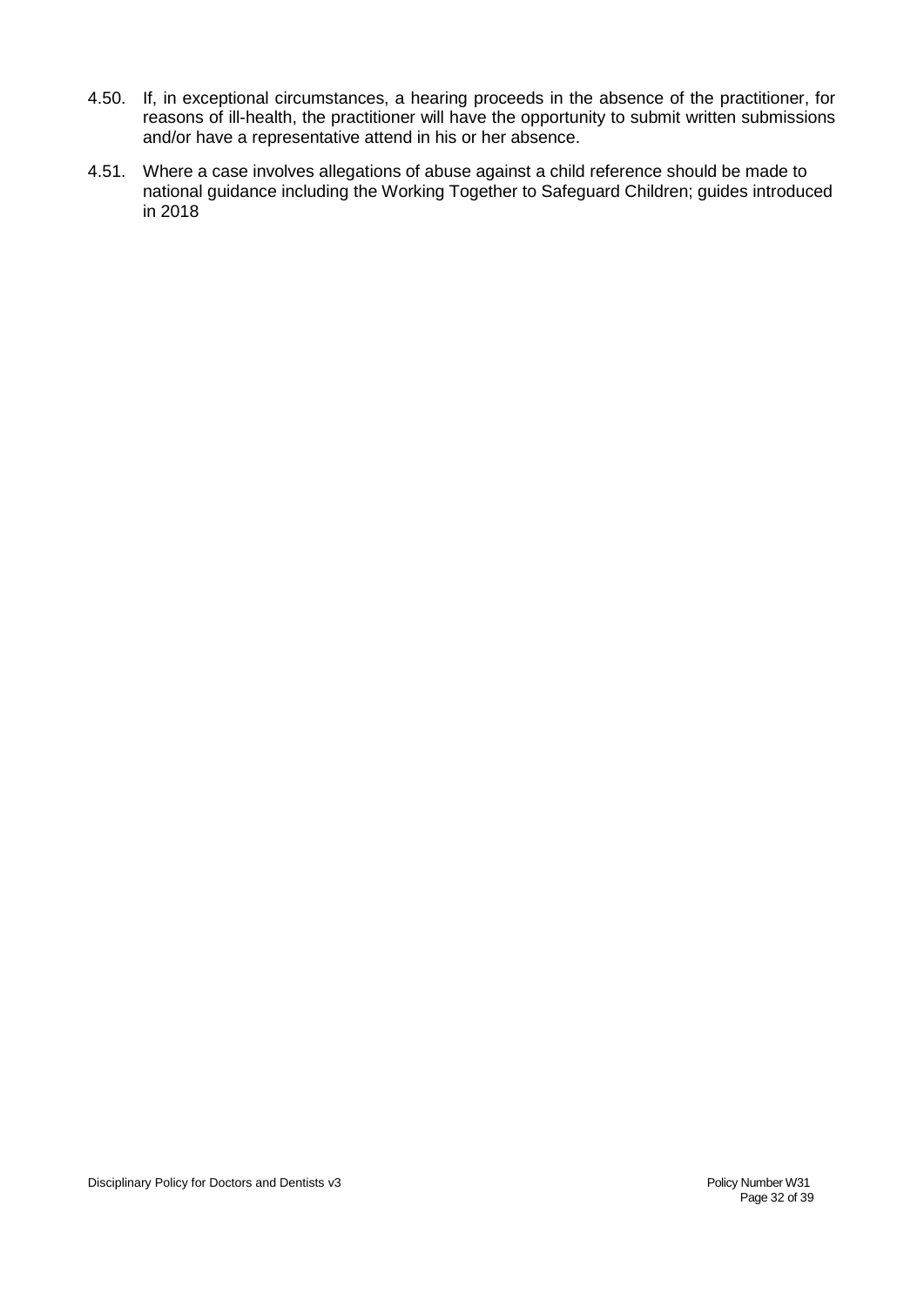## **5. HANDLING CONCERNS ABOUT A PRACTITIONER'S HEALTH**

#### **Introduction**

- 5.1. A wide variety of health problems can have an impact on an individual's clinical performance. These conditions may arise spontaneously or be as a consequence of work place factors such as stress.
- 5.2. The principle for dealing with individuals with health problems is that, wherever possible and consistent with reasonable public protection, they should be treated, rehabilitated or retrained (for example if they cannot undertake exposure prone procedures) and kept in employment, rather than be lost from the NHS.
- 5.3 This section should be read in conjunction with the Trust's policy on Managing Sickness Absence. If a conflict should arise between the two policies, this policy will prevail.

#### **Retaining the services of individuals with health problems**

- 5.3. Wherever possible the Trust should attempt to continue to employ individuals provided this does not place patients or colleagues at risk. For example, the Trust will consider the following actions for staff with ill-health problems:
	- Sick leave for the practitioner (the practitioner to be contacted frequently on a pastoral basis to stop them feeling isolated);
	- Remove the practitioner from certain duties;
	- Reassign them to a different area of work;
	- Arrange re-training or adjustments to their working environment, with appropriate advice from the NHS Resolution PPA Service and/or deanery, under the reasonable adjustment provisions in the Equality Act 2010.

This is not an exhaustive list

#### **Reasonable adjustment**

- 5.4. At all times the practitioner will be supported by the Trust and the Occupational Health Service (OHS) which will ensure that the practitioner is offered every available resource to get back to practise where appropriate. The Trust will consider what reasonable adjustments could be made to their workplace or other arrangements, in line with the Equality Act. For example, the Trust will consider:
	- Making adjustments to the premises;
	- Re-allocating some of a disabled person's duties to another;
	- Transferring an employee to an existing vacancy;
	- Altering an employee's working hours or pattern of work;
	- Assigning the employee to a different workplace;
	- Allowing absence for rehabilitation, assessment or treatment;
	- Providing additional training or retraining;
	- Acquiring/modifying equipment;
	- Modifying procedures for testing or assessment;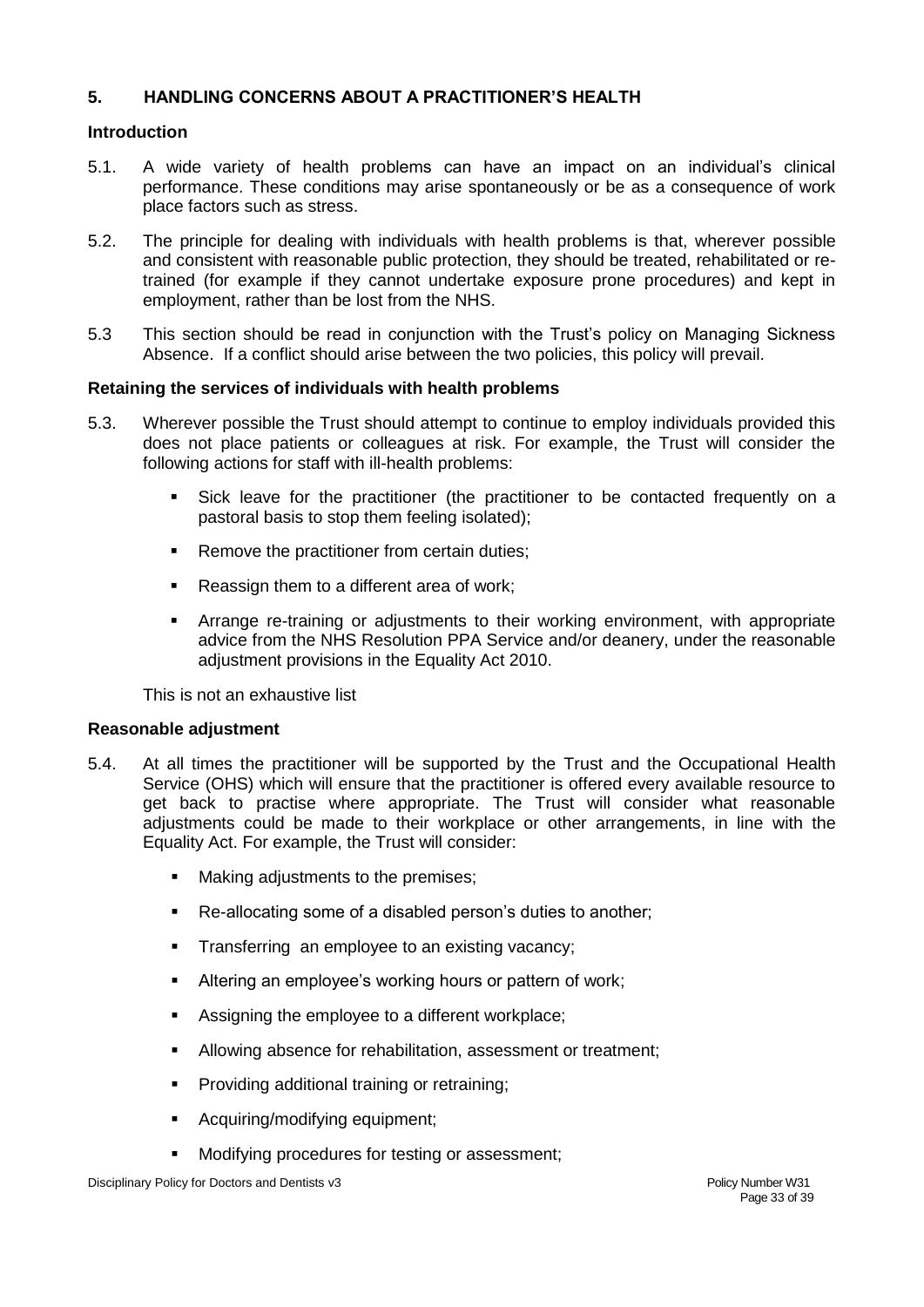- Providing a reader or interpreter;
- **Establishing mentoring arrangements.**
- 5.5. In some cases retirement due to ill health may be necessary. Ill health retirement should be approached in a reasonable and considerate manner, in line with NHS Pensions Agency advice. However, it is important that any issues relating to conduct or capability that have arisen are resolved, using the appropriate agreed procedures

#### **Handling Health Issues**

- 5.6. Where there is an incident that points to a problem with the practitioner's health, the incident may need to be investigated to determine a health problem. If the report recommends OHS involvement, the nominated manager must immediately refer the practitioner to a qualified occupational physician (usually a consultant) with the OHS.
- 5.7. The NHS Resolution PPA Service should be approached to offer advice on any situation and at any point where the employer is concerned about a doctor or dentist. Even apparently simple or early concerns should be referred as these are easier to deal with before they escalate.
- 5.8. The occupational physician should agree a course of action with the practitioner and send his/her recommendations to the Medical Director (or nominated deputy) and a meeting should be convened with the Workforce Director (or nominated deputy), the Medical Director or case manager, the practitioner and case worker from the OHS to agree a timetable of action and rehabilitation (where appropriate) . The practitioner may wish to bring a support companion to these meetings. This could be a family member, a colleague or a trade union or defence association representative. Confidentiality must be maintained by all parties at all times.
- 5.9. If a doctor or dentist's ill health makes them a danger to patients and they do not recognise that, or are not prepared to co-operate with measures to protect patients, then exclusion from work must be considered and the professional regulatory body must be informed irrespective of whether or not they have retired on the grounds of ill health.
- 5.10. In those cases where there is impairment of performance solely due to ill health, disciplinary procedures will be considered only in the most exceptional of circumstances, for example if the individual concerned refuses to co-operate with the employer to resolve the underlying situation e.g. by repeatedly refusing a referral to the OHS or the NHS Resolution PPA Service. In these circumstances the procedures in section 4 should be followed.
- 5.11. There will be circumstances where an employee who is subject to disciplinary proceedings puts forward a case, on health grounds, that the proceedings should be delayed, modified or terminated. In such cases the Trust will refer the doctor or dentist to the OHS for assessment as soon as possible. Unreasonable refusal to accept a referral to, or to cooperate with, the OHS under these circumstances, may give separate grounds for pursuing disciplinary action.

#### **APPENDIX A**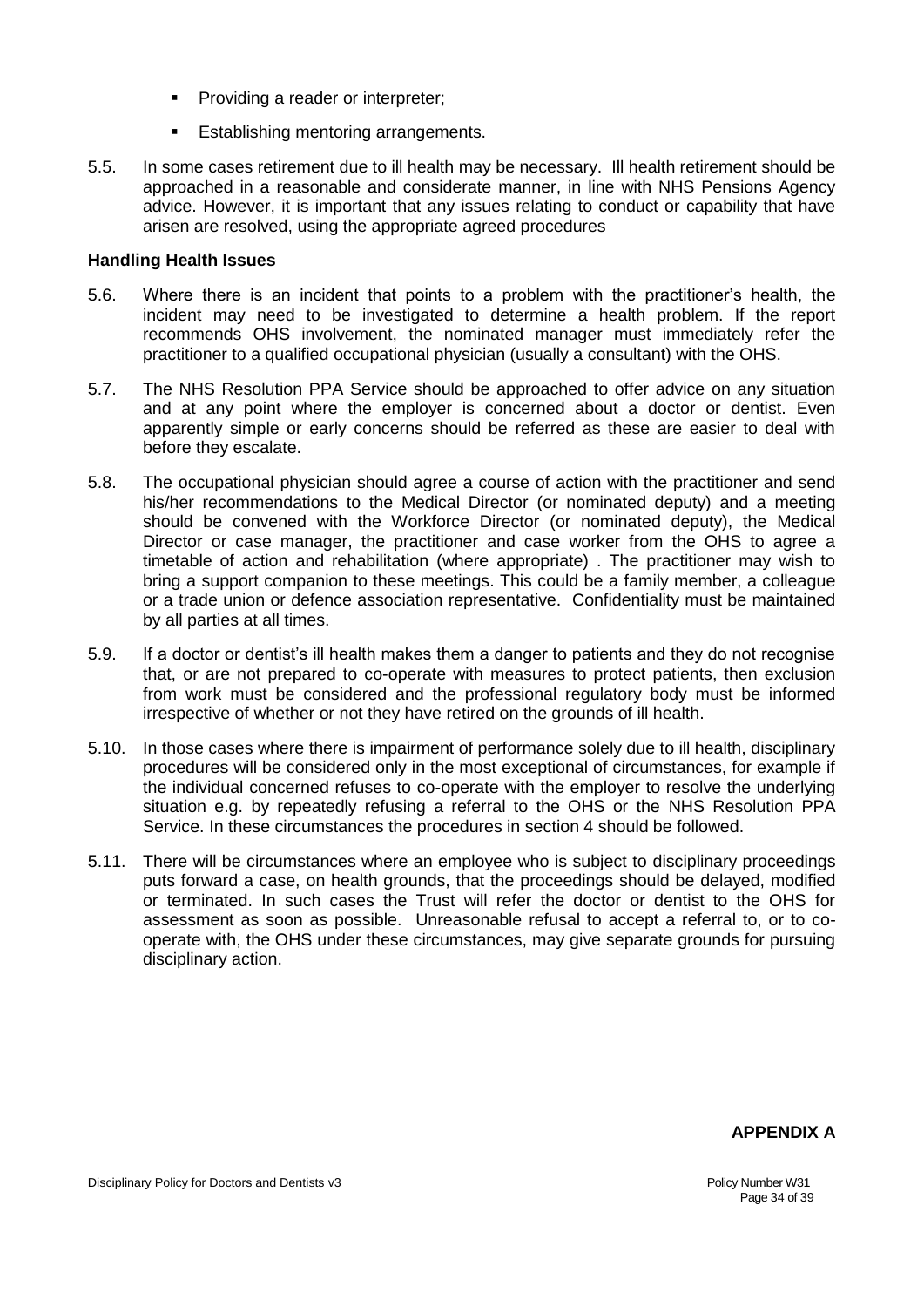# **Handling concerns about Doctors' and Dentists' conduct and capability**

# **Appeal Panels in Capability Cases**

## **Introduction**

- 1. The framework provides for the appeal panel to be chaired by an independent member from an approved pool trained in legal aspects of appeals.
- 2. It has been agreed that it would be preferable to continue to appoint appeal panel chairmen through a separately held national list rather than through local selection. The benefits include:
	- the ability to secure consistency of approach through national appointment, selection and training of panel chairmen; and
	- the ability to monitor performance and assure the quality of panellists.
- 3. The following provides an outline of how it is envisaged that the process will work.

## **Creating and administering the list**

- 4. The responsibility for recruitment and selection of panel chairs to the list will lie with the NHS Appointments Commission. NHS Employers will be responsible for administration of the list.
- 5. Recruitment to the list will be in accordance with published selection criteria drawn up in consultation with stakeholders, including the BMA, BDA, defence organisations, the NCAA and NHS Employers. These stakeholders will also assist in drawing up the selection criteria and in seeking nominations to serve.
- 6. The Department of Health, in consultation with NHS Employers, the BDA and the BMA will provide a job description based on the Competence Framework for Chairmen and Members of Tribunals, drawn up by the Judicial Studies Board. The framework, which can be adapted to suit particular circumstances sets out six headline competences featuring the core elements of law and procedure, equal treatment, communication, conduct of hearing, evidence and decision making. Selection will be based on the extent to which candidates meet the competences.
- 7. Panel members will be subject to appraisal against the core competences and feedback on performance provided by participants in the hearing. This feedback will be taken into account when reviewing the position of the panel member on the list.
- 8. The level of fees payable to panel members will be set by NHS Employers and paid locally by the employing organisation responsible for establishing the panel.
- 9. List members will be expected to take part in and contribute to local training events from time to time. For example, training based on generic tribunal skills along the lines of the Judicial Studies Board competences and /or seminars designed to provide background on the specific context of NHS disciplinary procedures – including the expectations of employers and representatives, could be provided with support from NHS Employers, the National Clinical Assessment Authority and other stakeholders.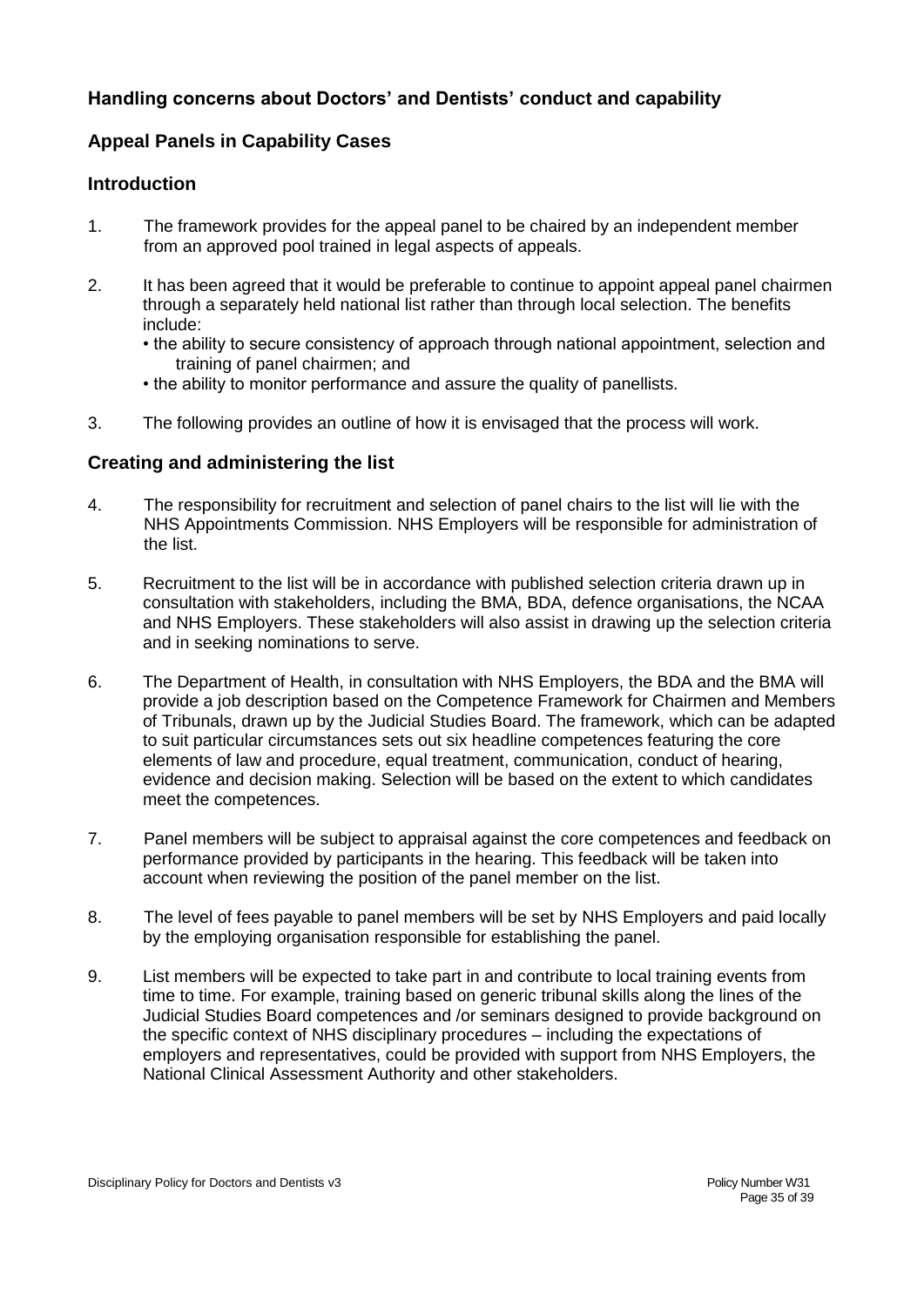#### **Guidance on how to manage low level concerns**

- 1. Informal resolution should ideally be a two-way discussion of those aspects of performance or conduct which are causing concern and suggesting ways of sustained improvement. Where improvement is required, the Clinical Director, Care Group Medical Director or Deputy Medical Director will make it clear to the employee what needs to be done, over what timescale and how their performance or conduct will be reviewed. The details of the discussion and agreed actions must be noted to ensure that the required outcome is achieved in a timely manner.
- 2. It is important to ensure that this informal action does not, without notice to the doctor, turn into formal disciplinary action as this may inadvertently deprive the doctor of certain rights under formal procedure (such as the right to be accompanied).
- 3. The following guidance is intended to provide a framework for the management of low level concerns as identified in section in paragraph 1.10 of the Trust Policy for Handling Concerns about a Doctor or Dentist (W31) to enable improvement to be made and sustained.
- 4. Matters that may be addressed through this route included:-
	- Performance difficulties are not serious or repetitive.
	- Instances where the individual demonstrates expected improvement in areas of weakness. Or where the individual demonstrates an ability to learn from experience.
	- One episode of minor misconduct
	- Demonstrates remorse for minor misconduct.
	- Demonstrates the ability to reflect and learn from experience and there is no evidence of further misconduct.
	- External factor present in instances of minor misconduct (family/financial/work related/evidence of stress).
	- Responds to concern raised by colleagues and modifies behaviour appropriately.

#### **Informal remediation/support meeting**

- 5. The purpose of the meeting is to discuss the concerns regarding performance/conduct and to agree how the issues will be addressed with an agreed remediation and support plan. This plan should set out what action is required and the timescale for completion.
- 6. The meeting should conclude by setting out clear processes to review actions taken.
- 7. The meeting is informal but notes will be taken and the meeting followed up in writing. A member of HR may be present to support record keeping and advise on process. Individuals are welcome to be accompanied by a work colleague or local union representative (or regional representative where this does not cause a delay in the meeting going ahead).
- 8. If during the meeting it becomes evident that the problem is more serious than expected and may require formal intervention under the Trust Policy for Handling Concerns about a Doctor or Dentist (W31) the meeting should be adjourned and the matter should be escalated as required.
- 9. The outcomes from this meeting should be reviewed as agreed. Failure to comply with any agreed actions many result in the matter being escalated under the Trust Policy for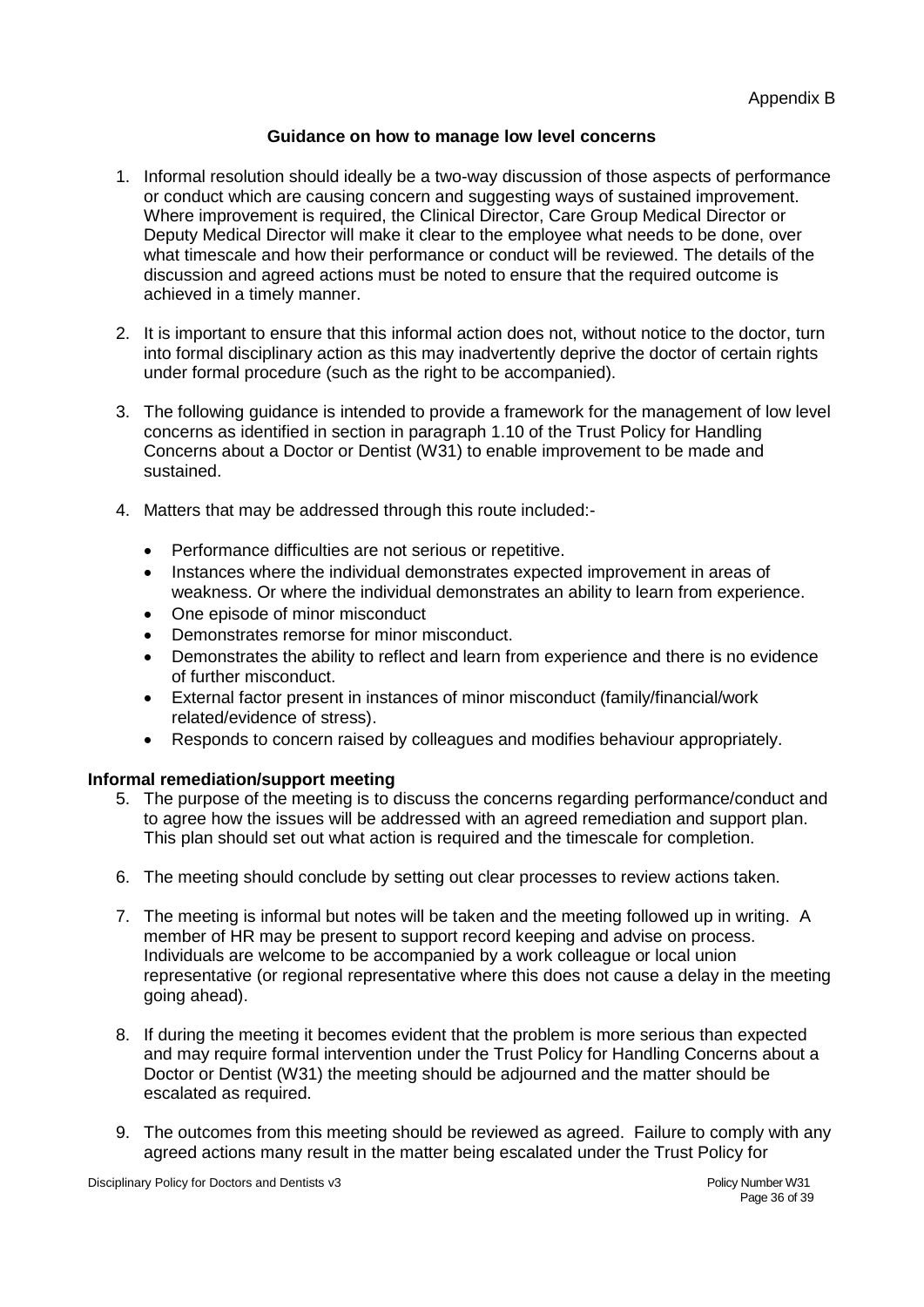Handling Concerns about a Doctor or Dentist (W31). A record of the review of this matter should be retained on the individual's personal file.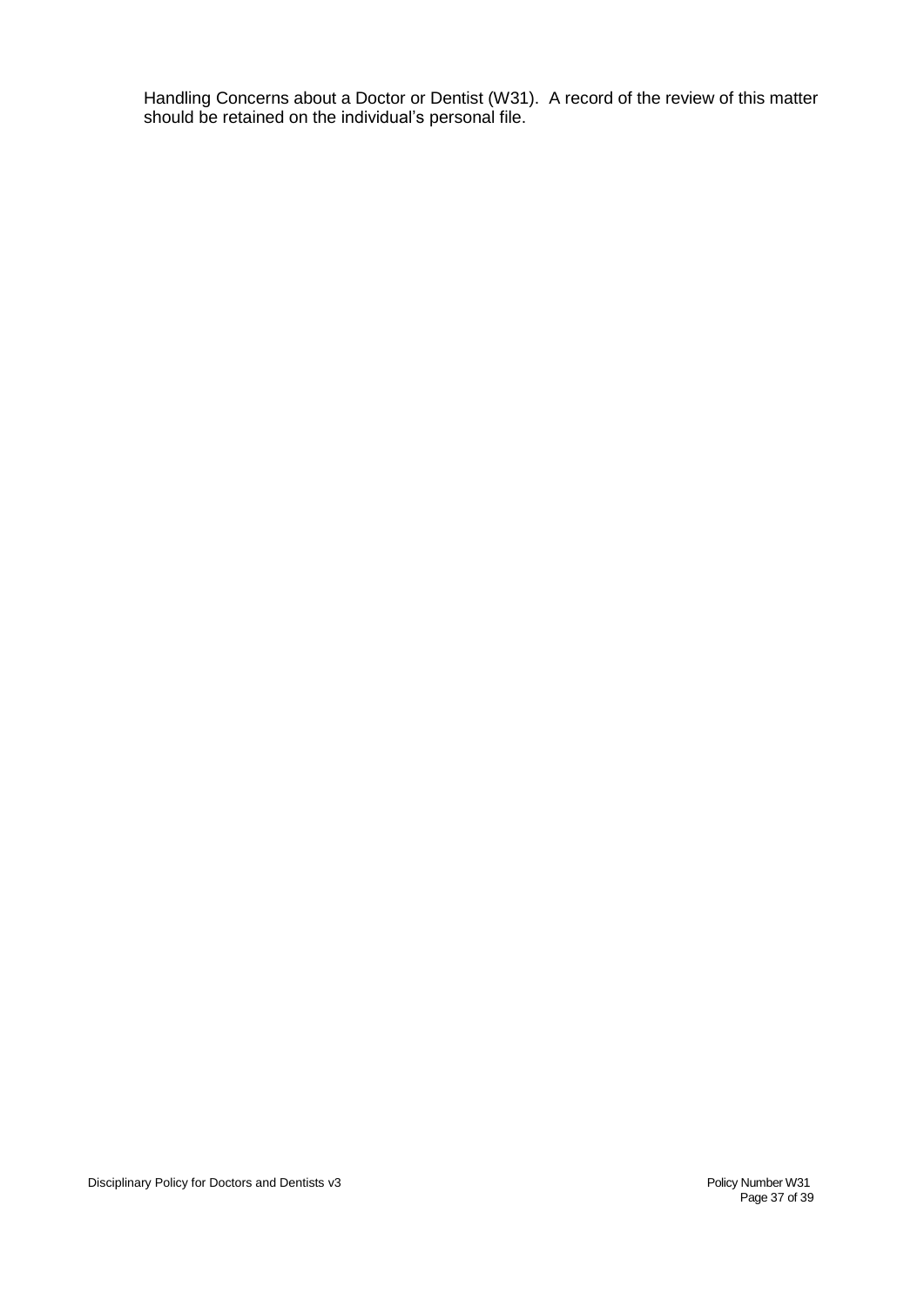#### Appendix C